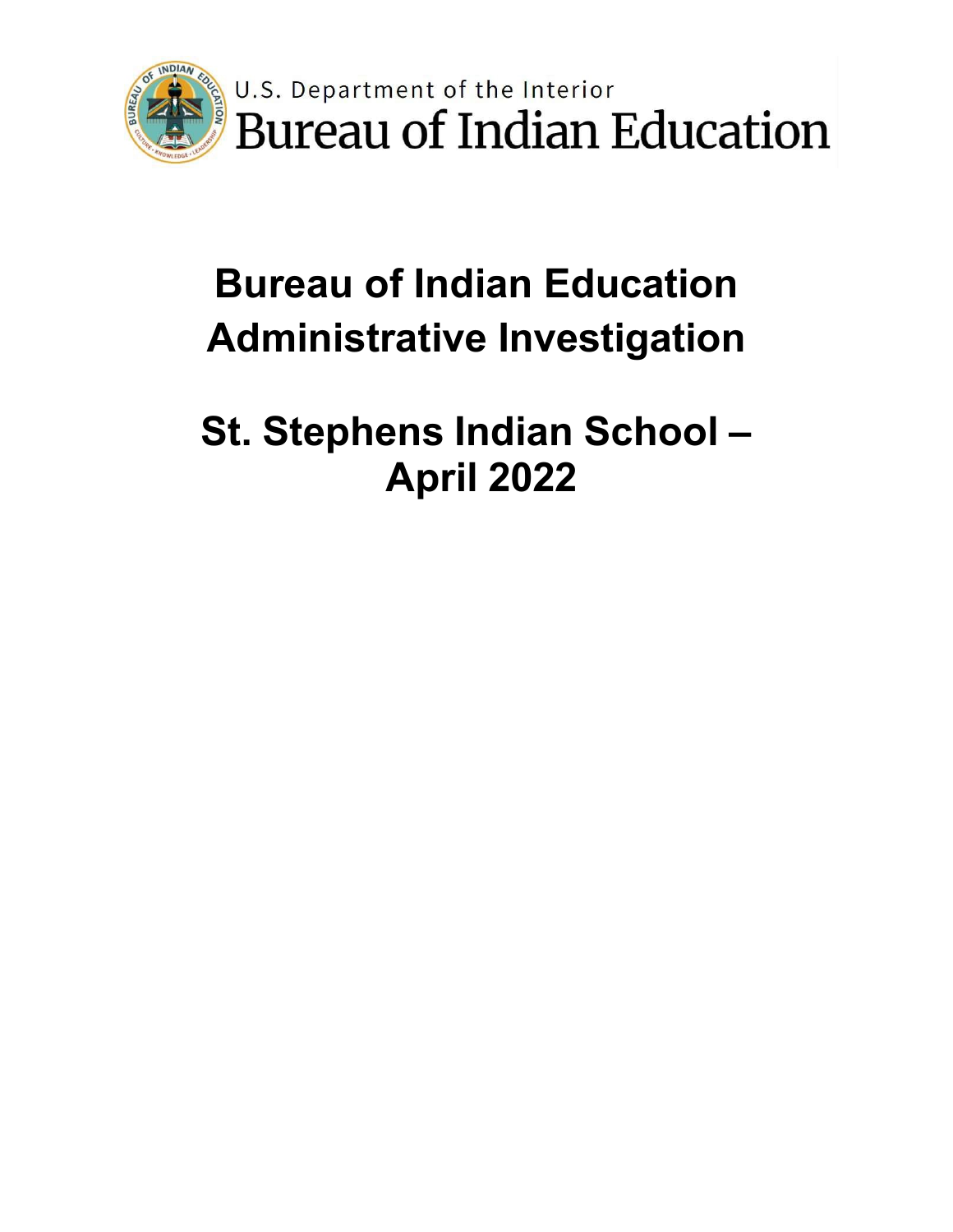| From:    | The Administration Investigative Board                                                                                                                     |
|----------|------------------------------------------------------------------------------------------------------------------------------------------------------------|
| Subject: | Report of investigation into including sexual harassment, bullying,<br>consumption of alcohol on school premises, and creating a toxic work<br>environment |
| To:      | Jordan Dresser,<br>Chairman of the Northern Arapaho Tribe, Ethete, Wyoming                                                                                 |
|          | John St. Clair,<br>Chairman, Eastern Shoshone Tribe                                                                                                        |

#### Bureau of Indian Education Administrative Investigation Report St. Stephens Indian School

The Business Councils for the Northern Arapaho and Eastern Shoshone Tribes, located on the Wind River Reservation met with Bureau of Indian Education (BIE) leadership and provided BIE with memorandums expressing a "Vote of No Confidence" in Frank No Runner, Superintendent of St. Stephens Indian School (Exhibit 1 – Memorandum from the Northern Arapaho Business Council and Exhibit 2 – Memorandum from the Eastern Shoshone Business Council). The Councils requested the BIE to conduct an impartial administrative investigation into the various allegations against the Superintendent of St. Stephen's Indian School and present them with findings and recommendations.

The scope of the investigation was defined in a memorandum dated March 29, 2022 (Exhibit 3 – "Authorization to Conduct Administrative Investigation of Issues Involving St. Stephens Indian School Superintendent, Frank No Runner").

The Business Councils also approved the Investigators: James Bartlett (BIE Personnel Security Officer), Jennifer Bauer (BIE Personnel Security Specialist), Sara Shoemate Cameron (BIE Personnel Security Specialist), and Francine Jaramillo (BIE Employee and Labor Relations Specialist), (Investigators) to conduct a thorough investigation into the facts and circumstances regarding allegations that Frank No Runner is engaging in misconduct, including sexual harassment, bullying, consumption of alcohol on school premises, and creating a toxic work environment. The memorandum also authorized the investigators to inquire into all aspects of this matter, and to gather other evidence that the investigators determine is necessary and relevant.

The Investigators were onsite at the Wind River Casino from March 29 through April 1, 2022. While there, the Investigators gathered documentation and conducted in-person interviews, which included Saint Stephens Indian School (SSIS) staff, former SSIS staff and students, and concerned parents. The team continued to gather information after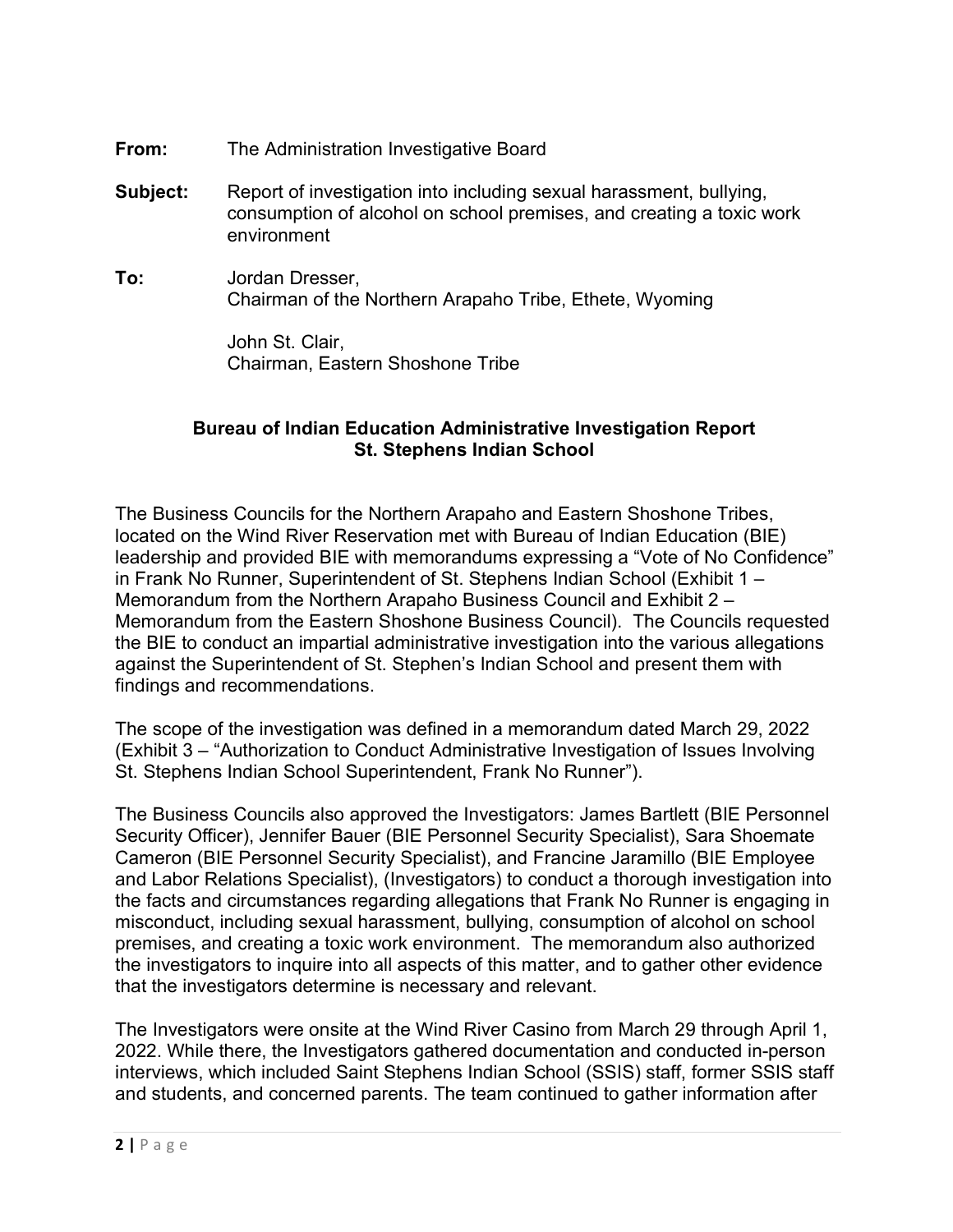returning to their respective locations and conducted additional interviews telephonically and by web-conference.

At the beginning of each interview, the purpose of the investigation was explained and those interviewed were provided the Testimony of Rights and Obligations and were administered the oath to testify truthfully. Each person was provided a summary of their testimony and given the opportunity to review, edit, and sign their statement. In those cases where a signed statement was not returned, the unsigned statement taken from testimony provided under oath is used. The conclusions contained within the report are based on the preponderance of evidence.

## Based on testimony and research, the following are "Findings of Fact":

- 1. Frank No Runner is the Superintendent of St. Stephens Indian School and has held this position since July 7, 2015, (Exhibit 21, Page 1, Exhibit 31, Exhibit 59, Page 1).
- 2. Frank No Runner is the only individual working for St. Stephens Indian School that is not required to clock in or clock out to document time and attendance (Exhibit 20, page 2, Exhibit 58, page 1, Exhibit 74, page 1).
- 3. Frank No Runner and his family live in a home on St. Stephens Indian Mission property that is leased by the St. Stephens Indian School (Exhibit 1, page 1, Exhibit 11, page 3, Exhibit 31, Exhibit 44, and Exhibit 78).
- 4. Frank No Runner has not been required to pay any rent since living in the house leased by St. Stephens Indian School (Exhibit 21, Page 3).
- 5. Frank No Runner testified that he smokes marijuana, but not at work (Exhibit 21, page 13).
- 6. Frank No Runner was dishonest with the school board about his marijuana use and the "hotbox" incident with Witness #1 (Exhibit 13, page 1, Exhibit 21, page 12, Exhibit 53, page 1, Exhibit 79).
- 7. Greg Juneau is the K-8 Principal of St. Stephens Indian School and has held this position since SY18-19, (Exhibit 22, page 1, Exhibit 30, Exhibit 31).
- 8. On August 31, 2021, the School Board approved a contract increase in the amount of \$18,000, for Greg Juneau for "Housing benefit" per contractual obligations (Exhibit 48, page 82).
- 9. Greg Juneau testified that he smokes marijuana, but not at work (Exhibit 22, page 4).
- 10. Witness #39 (Exhibit 11, page 1, Exhibit 18, page 1, Exhibit 59, Page 1).
- 11. Witness #2 is Witness #39's wife (Exhibit 11, page 1; Exhibit 59, Page 1).
- 12. Witness #39 and Witness #2 (Exhibit 11, page 5; Exhibit 21, Page 6; Exhibit 45, Page 3, and Exhibit 78).
- 13. Witness #39 and Witness #2 (Exhibit 11, page 4, Exhibit 12, page 3, Exhibit 18, Exhibit 21, page 6, Exhibit 48, page 82).
- 14. Witness #39 (Exhibit 48, page 82).
- 15. Witness #3 l (Exhibit 11, page 6, Exhibit 31)
- 16. On August 31, 2021, the School Board approved a contract increase in the amount of \$18,000, for Witness #3 for "Housing benefit" per contractual obligations (Exhibit 21, page 7, Exhibit 48, page 82).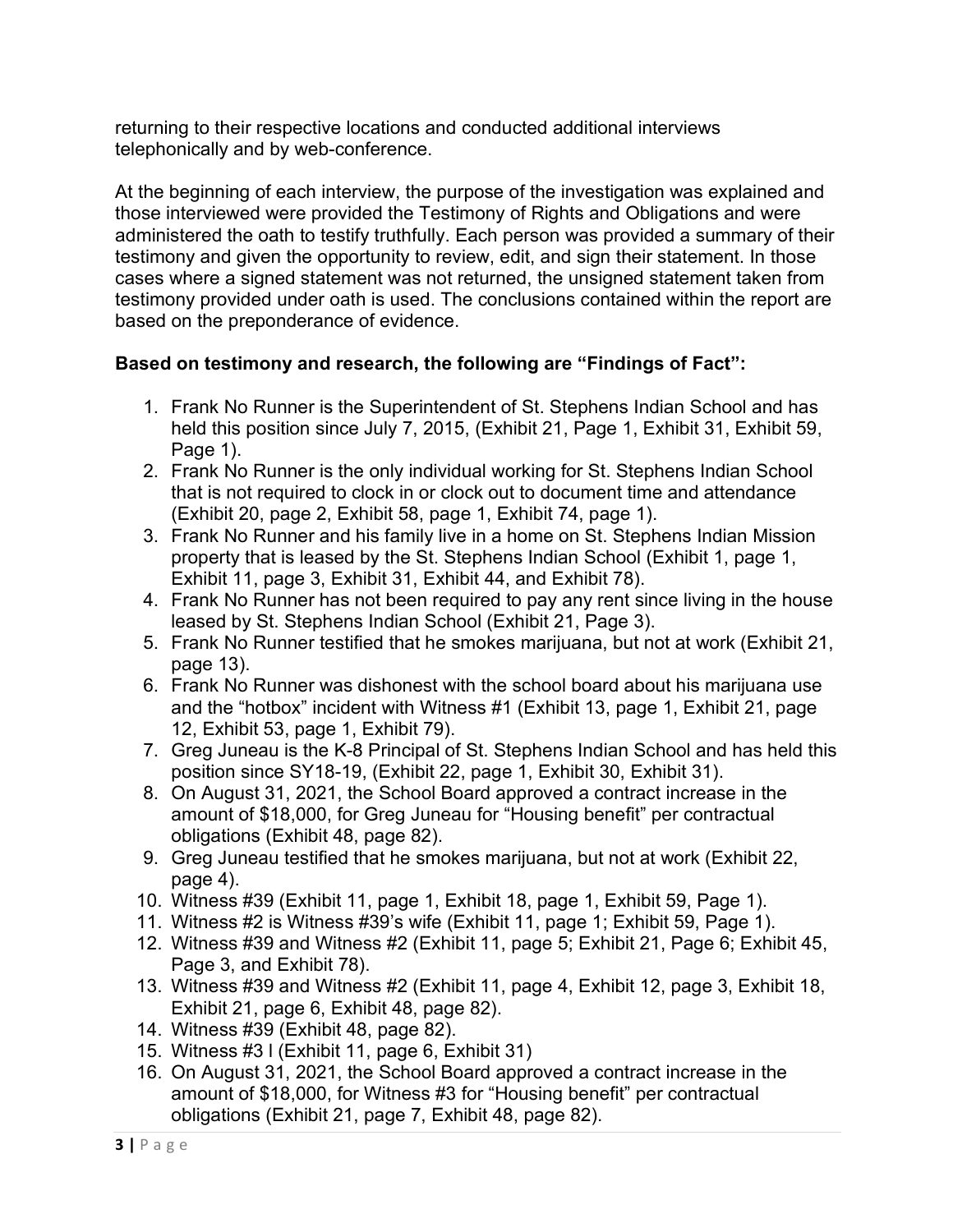- 17. The School Board adopted the "Saint Stephens Indian School Educational Association, Inc. Employer Provided Housing Policies and Procedures Manual" on March 20, 2020, which identified the need to provide school funded housing as a recruitment and retention tool to acquire and retain key administrative positions (Exhibit 47, page 5, Exhibit 5, Exhibit 70, page 1, Exhibit 68, page 2).
- 18. The "Saint Stephens Indian School Educational Association, Inc. Employer Provided Housing Policies and Procedures Manual" identifies the three houses leased from St. Stephens Indian Mission as employee quarters (Exhibit 68, page2).
- 19. Pattee Bement is the wife of Superintendent, Frank No Runner, and works at St. Stephens Indian School as the Food Services Supervisor (Exhibit 21, pages 7-8 and 15, Exhibit 31,).
- 20. Pattee Bement was reassigned to the Food Services Supervisor position, without the job being competed and with an increase in pay (Exhibit 11, pages 3 and 4, Exhibit 21, pages 7-8). There is no evidence that Pattee Bement has ever held any position that would qualify her as a Food Services Supervisor (Exhibit 21, page 7, Exhibit 22, page 5).
- 21. Pattee Bement lives in the home with Frank No Runner that is leased by SSIS from St. Stephens Indian Mission (Exhibit 11, Page 3, Exhibit 21, page 3).
- 22. Frank No Runner and Pattee Bement have two (2) children that live with them and attend St. Stevens Indian School (Exhibit 11, page 4, Exhibit 33).
- 23. Pattee Bement was absent 110 days in days in SY 18-19, 24 days included comment "insufficient benefit", and Tardy 37 days, SY 19-20 - Absent: 66, 11/12/2019 absence - notes approved by Frank, 7 days included comment "insufficient benefit", 1 missed day of required professional development and Tardy: 32 days, **SY20-SY21** - Absent 103 days - Tardy: 9 days (Exhibit 37).
- 24. Frank No Runner testified he had an affair with Witness #4 (Exhibit 21, page 13, Exhibit 22, page 3)
- 25. Pattee Bement has a restraining order against her for harassing Witness #4 at her place of work (Exhibit 38, Exhibit 22, page 3).
- 26. Pattee Bement communicated with Witness #4 via Facebook and tried to get Witness #4 to have sex with her husband, Frank No Runner (Exhibit 38).
- 27. Frank No Runner testified that on his  $40<sup>th</sup>$  birthday he asked Witness #39 to pick him up a twelve pack of beer on his way home from work and Witness #39 brought the beer to him (Exhibit 11, page 3, Exhibit 18, page 5, Exhibit 42).
- 28. Witness #5 (former St. Stephens student) was at Mr. No Runner's house when Witness #39 delivered the beer (Exhibit 11, page 3, Exhibit 18, page 5).
- 29. Witness #6 (Exhibit 23, page 1; Exhibit 59, Page 1).
- 30. Witness #6 left employment with St. Stephens Indian School primarily due to unprofessional behavior by Greg Juneau and Frank No Runner (Exhibit 23, Pages 1-3, Exhibit 56).
- 31. Witness #7 (Exhibit 16, page 1; Exhibit 59, Page 1).
- 32. Witness #1 (Exhibit 11, page 4, Exhibit 13, page 1; Exhibit 59, Page 1).
- 33. Witness #8 (Exhibit 12, Page 1, Exhibit 16, Page 1; Exhibit 31, Exhibit 59, Page 1).
- 34. Witness #9 (Exhibit 12, page 1, Exhibit 14, pages 1 and 2, Exhibit 31).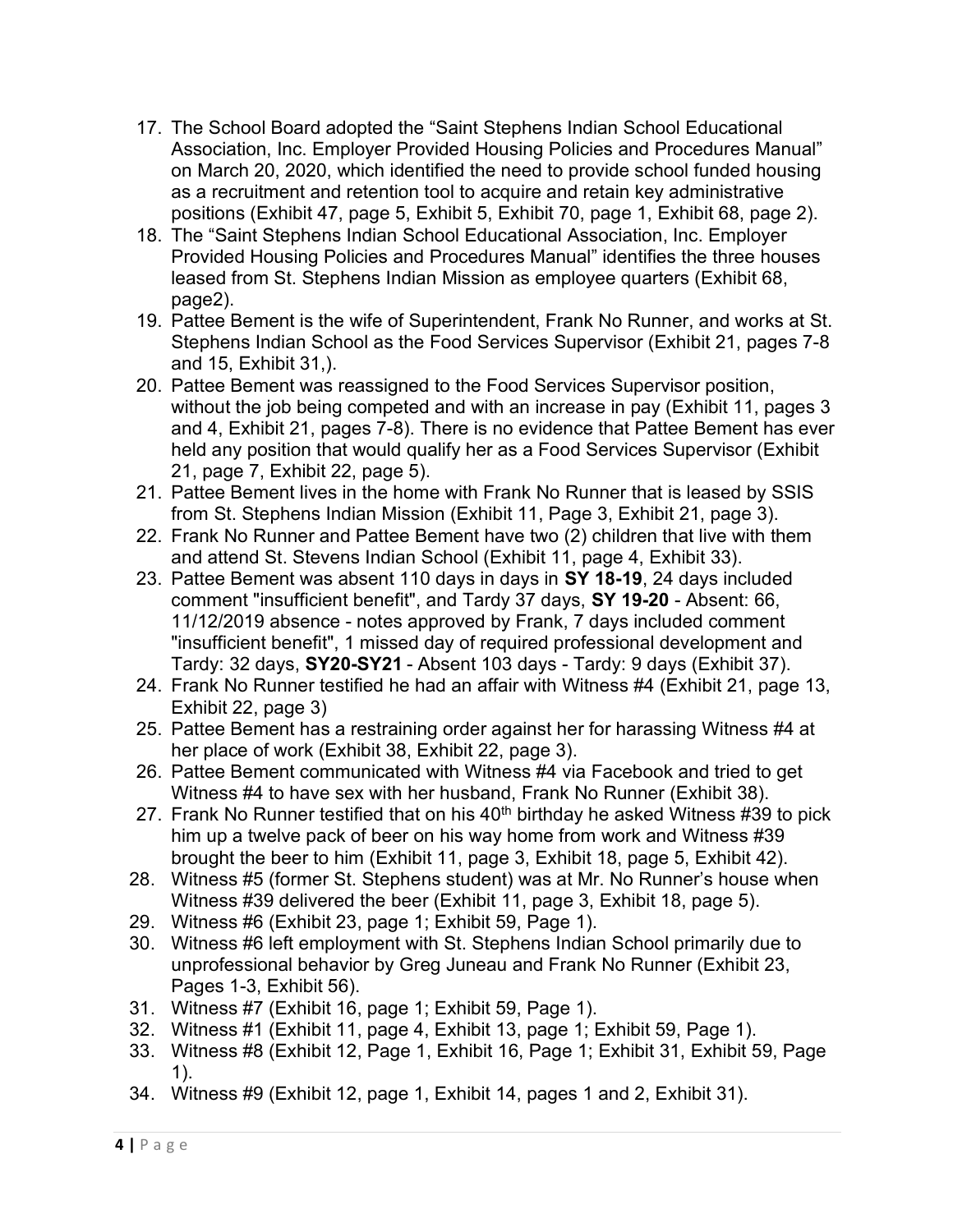- 35. Witness #1 and Witness #7 (Exhibit 11, page 5, Exhibit 13, page 1 and 2, Exhibit 16, page 2, Exhibit 20, page 1, Exhibit 39 Power Point Presentation).
- 36. Witness #7 (Exhibit 16, page 2).
- 37. Financial Consultants were hired to review the school finances and help get financial records in order (Exhibit 16, pages 1-3, Exhibit 20, page 1, Exhibit 21, pages 2-3, 15)
- 38. Witness #10 (Exhibit 11, page 6, Exhibit 20, pages 1-2, 4, Exhibit 21, page 3).
- 39. Witness #10 (Exhibit 20, page 2).
- 40. Witness #10 (Exhibit 20, page 1, Exhibit 21, page 4).
- 41. Witness #8 and Witness #9 (Exhibit 21, page 4, Exhibit 40, and Exhibit 41).
- 42. Witness #8 and Witness #9 (Exhibit 12, page 1), Exhibit 14, page 1, Exhibit 20, page 4, Exhibit 21, pages 4-5).
- 43. Witness #8 and Witness #9 (Exhibit 20, page 4).
- 44. Witness #11, Frank No-Runner and Witness #10 said Witness #8 and Witness #9 (Exhibit 19, page 2, Exhibit 20, page 4, Exhibit 21, page 4).
- 45. Witness #8 and Witness #9 (Exhibit 12, page 3 and Exhibit 78).
- 46. Witness #12, requested the School Board to allow her to live in the house where Witness #8 and Witness #9 lived (Exhibit 48, page 71).
- 47. The School Board approved Witness #12's request to live in the house for \$400 per month rent on August 31, 2021 (Exhibit 48, page 82).
- 48. Witness #8 and Witness #9 continue to live with Witness #12 (Exhibit 12, page 2).
- 49. Witness #12 is currently paying \$400.00 per month rent (Exhibit 11, page 6; Exhibit 48, Page 82; Exhibit 60, Page 2).
- 50. Alcohol is consumed at Frank No Runner's home located on the school grounds which is leased by St. Stephens Indian School (Exhibit 11, page 2, Exhibit 12, page 3, Exhibit 14, page 2, Exhibit 18, page 5, Exhibit 21, page 15 Exhibit 23, page 2, Exhibit 42, Exhibit 51, page 8, Exhibit 78).

# Definitions:

Sexual Harassment - behavior characterized by the making of unwelcome and inappropriate sexual remarks or physical advances in a workplace or other professional or social situation.

Toxic Work Environment - A toxic work environment is one where employees find it difficult to work or progress in their careers due to the negative atmosphere created by coworkers, supervisors, or the company culture itself.

Workplace Bullying - Workplace bullying refers to repeated, unreasonable actions of individuals ... Workplace bullying often involves an abuse or misuse of power. Bullying is usually seen as acts or verbal comments that could psychologically or 'mentally' hurt or isolate a person in the workplace.

# Allegations, Analysis, and Conclusions:

Allegation 1 – Frank No Runner is engaging or has engaged in misconduct of a sexual nature that is unbecoming of a St. Stephens Indian School superintendent.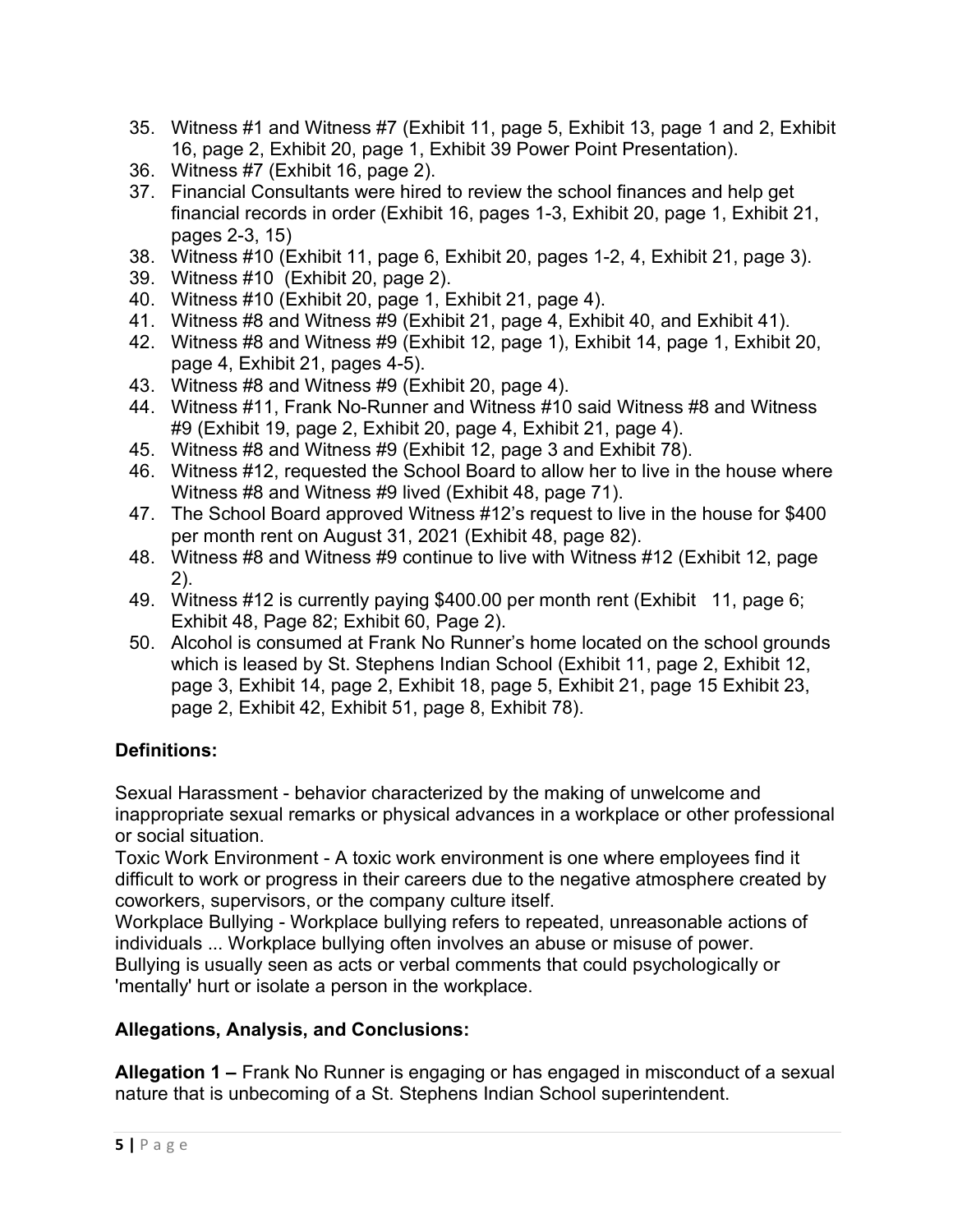Analysis – Sexual harassment is defined as behavior characterized by the making of unwelcome and inappropriate sexual remarks or physical advances in a workplace or other professional or social situation.

Testimony revealed one former school employee (Witness #6) was subjected to sexual harassment and inappropriate behaviors that pushed the bounds of the professional relationship (Exhibit 23, page 1). She testified she specifically left employment with St. Stephens Indian School because of the unprofessional behavior of Frank No Runner and Greg Juneau (Exhibit 23, page 1-2). She testified they (No Runner and Juneau) repeatedly attempted to show her and her boyfriend (Witness #35) nude pictures of girls, made inappropriate sexual innuendoes directed at her and asked her to come to their house(s) at inappropriate times during the night. Witness #6 believed their behavior stepped over the bounds of being a colleague (Exhibit 23, Page 1). She testified that both she and her boyfriend Witness #35, who also works at the school, told No Runner and Juneau to stop the inappropriate behavior on several occasions (Exhibit 23, Page 1, Exhibit 56). Witness #6 claims she wrote on her resignation letter and on her application for new employment that her reason for leaving St. Stephens Indian School was due to unprofessional and inappropriate behavior by school leadership (Exhibit 23, Page 2). Witness #6 alleges her new employer called for a reference and informed Juneau of her reasons for leaving St. Stevens (Exhibit 23, page 2). She claims Juneau later came to her new place of employment intoxicated and asked her why she wrote on her application to the school that she left employment due to inappropriate behavior of leadership (Exhibit 23, page 2). Per Witness #6, Juneau had to be asked to leave her work location (Exhibit 23, Page 2).

Witness #13 testified that No Runner asked her to come to St. Stephens to assist with presenting some classes on restorative practices in 2017 and another occasion with setting up a youth conference in March 2018. In May 2021, he said he wanted her to fill a position at the school, but he had to clear it with the School Board first (Exhibit 5, Page 1).

No Runner started calling, texting, and harassing her to the point she had to inform him that he had to stop (Exhibit 5, page 1-3). No Runner repeatedly made inappropriate and unwanted sexual advances toward her and said he just wanted to be with her for one night to show her how much he loved her (Exhibit 5, page 2). On one occasion, No Runner picked her up from her hotel before school and asked her if she wanted to go to his house first for breakfast, she reported he made the comment in a tone that could have been perceived as creepy and found it as inappropriate (Exhibit 5, Page 1). When the behavior continued, she contacted his wife (Pattee Bement) in hopes the harassment would end. She insinuated that after informing him and his wife that his advances were unwelcome, he no longer mentioned the position previously discussed. Witness #13 testified that she believed No Runner did not want her to fill the position in a professional capacity, but only to be his girlfriend (Exhibit 5, Page 1). Witness #14 a former St. Stephens student refused to testify but provided a signed written statement (Exhibit 27). Witness #14 wrote that in 2017 she and her friend arrived at No Runner's house to pick up Witness #5 (Exhibit 27, Page 1). Witness #14 recounted the story to Witness #15, who stated, Witness #14 went into No Runner's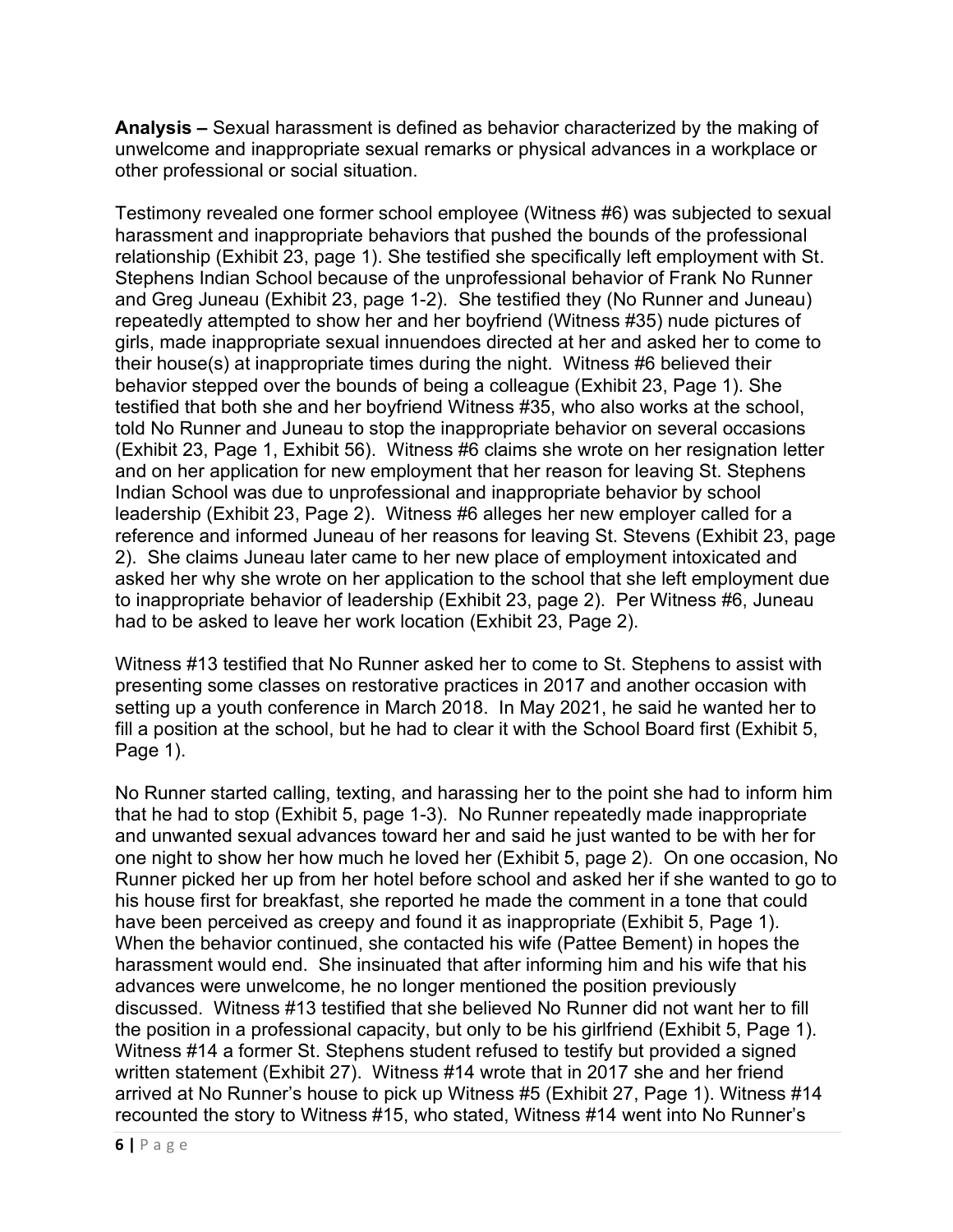house and found that Witness #5 was on a coffee table intoxicated and dancing topless (Exhibit 27, page 6, Exhibit 28, Page 1). Witness #14 wrote that she witnessed Frank No Runner, Matthew Mortimore, Greg Juneau, Pattee Bement, Macey Mortimore, and LittleRaven Oldman and other adults encouraging Witness #5 to do more (Exhibit 27, Page 3). She alleges Witness #39, and Frank No Runner were causing her problems also but did not elaborate (Exhibit 27, page 1). Witness #14 wrote that No Runner was giving female students money for inappropriate acts (Exhibit 27, Page 2). No Runner testified he had an affair with Witness #4. She was of age and a willing participant in the affair (Exhibit 21, page 13). Witness #4 did not corroborate the affair. The Investigators learned No Runner's current wife (girlfriend at the time of the affair), Pattee Bement, began corresponding with Witness #4 via social media as early as December 8, 2020 (Exhibit 38). On one such social media message, Bement asked Witness #4 if she still wanted Frank and if she wanted to meet him at the Holiday Inn, "Because he's game" (Exhibit 38). When Witness #4 failed to respond, Bement wrote, "It takes two to tango right". Then, Bement wrote, "Honey do you still want to get fucked" (Exhibit 38). It is unclear if Bement was harassing Witness #4 on this occasion, or if she was soliciting sex for No Runner. In March 2021, Witness #4 did take out a restraining order (Exhibit 44) against Bement for harassing her at her place of employment. In or about October 2021 the relationship between No Runner and Witness #4 ended (Exhibit 21, Page 14). Witness #4's boyfriend contacted and/or pursued No Runner on several occasions and attempted to engage him in physical altercations (Exhibit 21, Page 14).

Witness #15 also testified that a young lady by the name of Witness #17 was a student at St. Stephens Indian School and that Frank No Runner asked her to babysit occasionally. On one occasion, he allegedly asked her to have sex with him for money. Per Witness #15, Witness #17 got her things and abruptly left the house. He said he would try to get her to talk to the Investigators (Exhibit 28, Page 2). Throughout the investigation multiple witnesses testified they had heard rumors of No Runner soliciting underage girls for nude photographs and sex. One name came up repeatedly (Witness #5), former student of SSIS, but Witness #5 would not cooperate with the investigation. Of significance, when Witness #5 was about 20 years old, she was seen by Witness #39 at No Runner's house and appeared to be highly intoxicated (Exhibit 11, page 3, Exhibit 18, page 5, Exhibit 42). Witness #39 was bringing No Runner some beer when he witnessed Witness #5 at the house (Exhibit 11, page 3, Exhibit 18, page 5, Exhibit 42). When questioned by the Investigators, No Runner claimed Witness #5 was of age, they flirted, he has asked her for pictures but denied paying for them and said nothing happened as she had a lot going on and was upset or words to that effect (Exhibit 21, page 14). No Runner stated he had sent Witness #5 \$100 during the regional basketball tournament that year, but it was not for pictures (Exhibit 21, page 14). However, testimony revealed that a couple days after Witness #5 was at his house No Runner bragged to Witness #39 while playing golf that he had the best  $40<sup>th</sup>$  birthday ever and said he had sex with Witness #5 (Exhibit 51, page 8).

Witness #15 testified that a former student of his, Witness #14, was distraught and traumatized, and had considered committing suicide after going to No Runner's house with a friend in 2017 to pick up a mutual friend who was allegedly 17 years old (Witness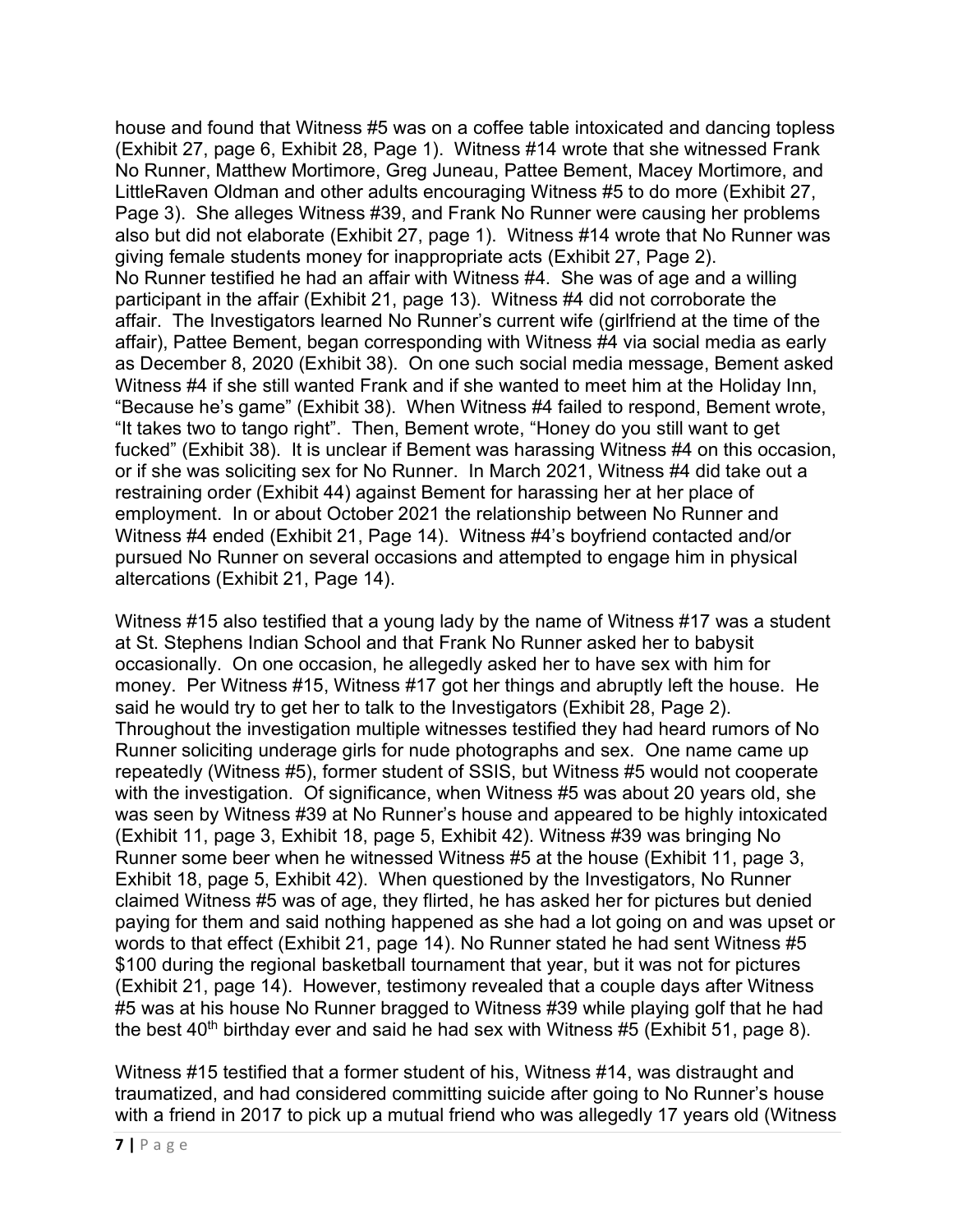#5) (Exhibit 28, page 1). He said she confided in him after he talked her into dropping the knife and talking to her about the things that were bothering her emotionally (Exhibit 28, page 1). He testified that after hearing Witness #14's concerns, he raised the issue with the state "PTSB", and they did not investigate the matter (Exhibit 28, Page 4). He stated that he could not go to the School Board with issues because he would be fired because they are corrupt, and they do anything No Runner wants them to do (Exhibit 28, page 2-4). Witness #15 was scared for his job (Exhibit 28, Page 3).

The Investigators believe Witness #5 was at No Runners house on his 40<sup>th</sup> birthday based on his confirmation she was there, and the fact Witness #39 saw her there. The Investigators also find it probable that No Runner had sex with Witness #5 on the day of his birthday and believe he informed Witness  $\#39$  he had the best  $40<sup>th</sup>$  birthday ever. Although inappropriate, the Investigators believe Witness #5 was of legal age to engage in a sexual relationship with No Runner because she was approximately 20 years old. The Investigators find this event important because it demonstrates a nexus to the testimony and statements provided by Witness #15 and Witness #14. Specifically, the written statement provided by Witness #14 in which she wrote that in 2017 she was a student of SSIS, and she and a friend went to No Runner's house to pick up a mutual friend (Witness #5) who was also a current student at SSIS. She wrote that upon her arrival Witness #5 was on the coffee table at No Runner's house and witnessed Witness #5 dancing topless and being encouraged by the adults in the room (Exhibit 28, Page 1). Per Witness #14, Witness #5 was intoxicated (Exhibit 27, page 1). Although there is no evidence of anyone having sex at this party, the fact the Superintendent of the school, the principals of the school and other adults in leadership roles found it acceptable to have a student at this party, allowed her to dance on a table topless and consume alcohol, is unacceptable. The Investigators believe Witness #14 had nothing to gain by providing her statement with the recollection of what she witnessed. In addition, based on Witness #15's testimony, the event was so traumatic for Witness #14 that it contributed to her deteriorated emotional state, and she was considering suicide (Exhibit 28, Page 1). Other names of students that allegedly received sexual advances by No Runner include, Witness #17, former babysitter of No Runner, and Witness #18 (Exhibit 28, page 2). The Investigators believe the preponderance of evidence and testimony support that No Runner more likely than not had or attempted to have sexual relationships with students of SSIS.

Witness #9 testified No Runner would send inappropriate messages to ex-students, ones that had been away for a couple of years. One girl told Witness #9 that No Runner sent her a message stating he would give her \$400.00 to bring her and her friends to party. Witness #9 stated that quite a few girls told her this. Witness #9 stated one girl (Witness #5) really needed the money and she would go to his house for the money and stay for a bit and leave. Witness #9 also said Witness #19, some girls from Wyoming Indian school, and Witness #20's sister told her that No Runner would send her messages to come hang out (Exhibit 14, page 2).

The Investigators find the testimony of Witness #6 credible as it pertains to No Runner and Juneau attempting to show her and her boyfriend nude pictures of girls/women,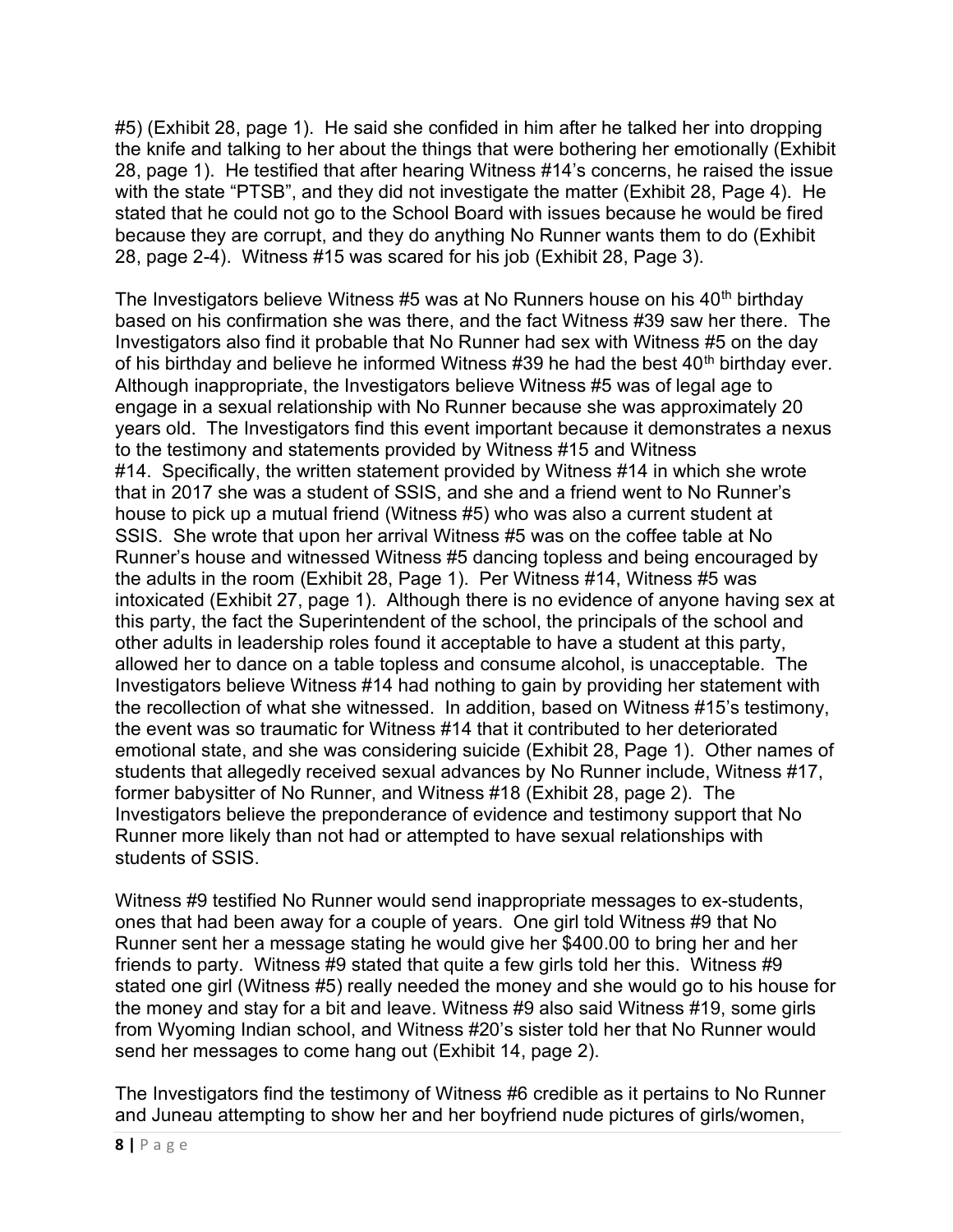making inappropriate sexual innuendos and calling her at inappropriate times of the night asking her to come to their homes. The Investigators believe Witness #6 asked both Juneau and No Runner to stop the inappropriate and unprofessional conduct, and they did not (Exhibit 23, page 1-2, Exhibit 56).

The Investigators find the testimony of Witness #13 credible and believes No Runner informed Witness #13 he wanted her to fill a position at the SSIS, but he had to clear it with the School Board first. The Investigators also believe No Runner started calling, texting, and harassing her to the point she had to inform him that he had to stop. The Investigators also believe No Runner repeatedly made inappropriate and unwanted sexual advances toward her and said he just wanted to be with her for one night to show her how much he loved her. The Investigators also believe Witness #13 asked No Runner to stop sending her inappropriate texts and to stop calling her. After the unwanted advances/behavior continued Witness #13 contacted No Runner's wife (Pattee Bement) in hopes the harassment would end. Witness #13 insinuated that after informing his wife that his advances were unwelcome, No Runner no longer mentioned the SSIS position previously discussed. Witness #13 testified she believed No Runner did not want her to fill the position in a professional capacity, but only to be his girlfriend (Exhibit 5, Page 1).

Conclusion – Frank No Runner is engaging or has engaged in misconduct of a sexual nature that is unbecoming of a St. Stephens Indian School superintendent and his actions may have harmed Indian children. In some instances, his behavior is considered sexual harassment.

Allegation 2 – Frank No Runner is engaging or has engaged in conduct that is considered as bullying type behavior toward students, parents, or staff of St. Stephens Indian School.

Analysis – Workplace Bullying - Workplace bullying refers to repeated, unreasonable actions of individuals ... Workplace bullying often involves an abuse or misuse of power.

Bullying is usually seen as acts or verbal comments that could psychologically or 'mentally' hurt or isolate a person in the workplace.

Witness #2 and Witness #39 testified that there were occasions when Frank No Runner was upset with them that he told them he would fire them. On one such occasion No Runner had made a recommendation to the School Board to have both fired (Exhibit 11, page 7, Exhibit 18 page 1). By the next Board meeting, No Runner had changed his mind and requested the School Board to approve a pay raise for both Witness #2 and Witness #39 (Exhibit 11, page 7, Exhibit 48, page 67). When questioned, No Runner testified they talked their issues out and resolved their differences (Exhibit 21, page 9). Although this could be cited as an example of working together, Witness #2 and Witness #39 felt intimidated by No Runner's actions. The Investigators believe this is a bullying tactic used by No Runner and evidences an abuse of power.

Witness #39 testified that he complained to No Runner about Pattee Bement, No Runner's wife, not showing up for work on a regular and recurring basis and told him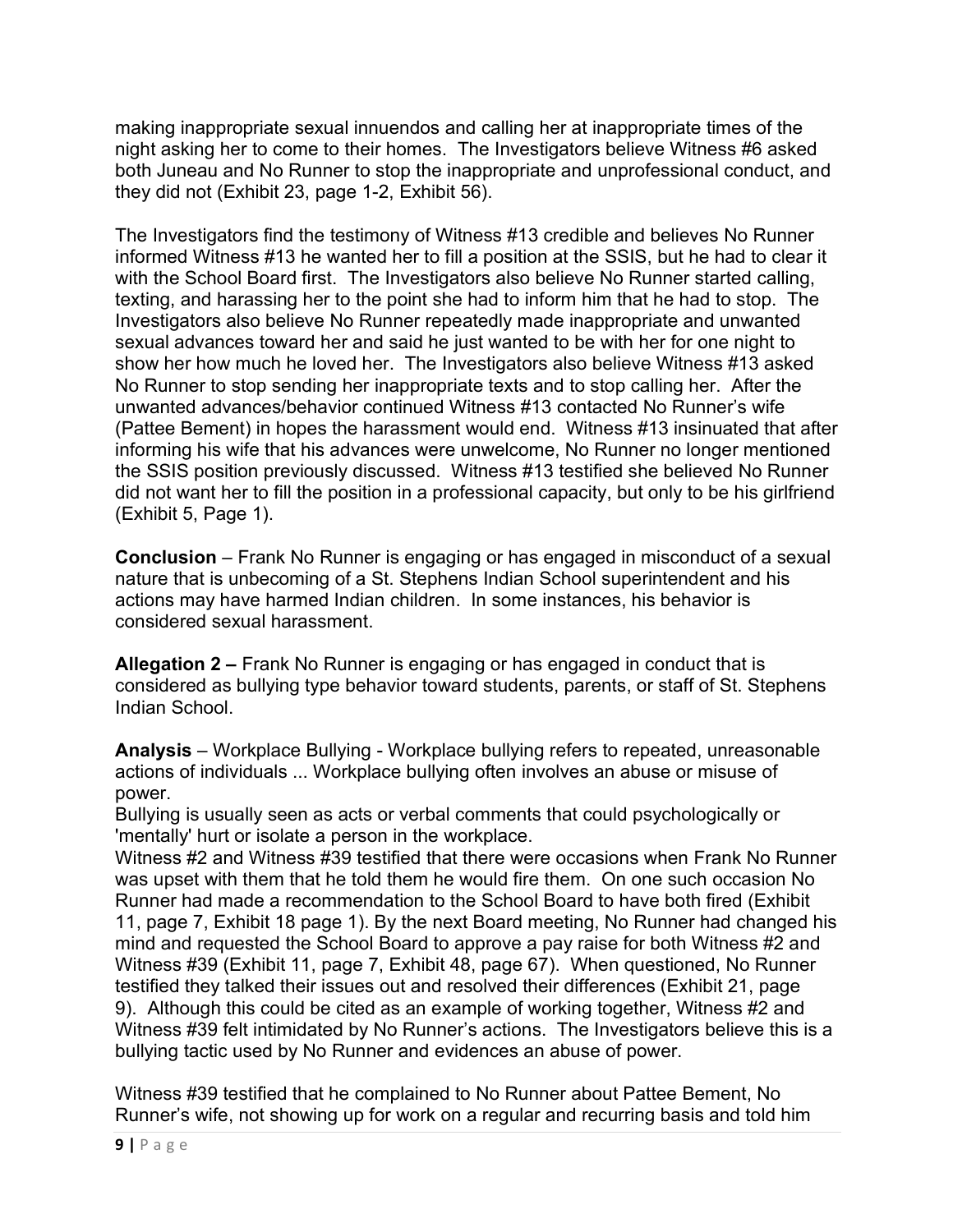her absences were having a negative impact on the school (Exhibit 18, page 4). Witness #39 testified that No Runner said to him in a humorous way, "Mmmm Yeah, but you can't fire my wife" (Exhibit 18, page 4). On another occasion when Bement missed a professional development day, No Runner told Witness #39 via text message he was not allowed to dock Bement's pay for missing work, even though they did that for everyone else who had missed on that occurrence (Exhibit 51, page 7). No Runner did not allow Witness #39 to address Bement's attendance but did eventually reassign her. The Investigator's find No Runner's action to be another example of bullying because No Runner inappropriately used his authority to intervene on his wife's behalf and caused frustration with the supervisor.

Witness #21 testified that No Runner called her after learning of derogatory "Facebook" posts by parents of St. Stephens Indian School and members of the community. He informed Witness #21 in writing on a text, "I am very fucking pissed off" (Exhibit 4, page 1). Witness #21 stated she had no control over members of the community or over mothers or parents that are upset with his decisions regarding the reopening of the school. Witness #21 said No Runner informed her that "This is my school and whatever I say goes!" Witness #21 testified she felt that No Runner was inappropriate and was intimidating. The Investigators believe No Runner as superintendent of SISS should never speak to parents of the SSIS children in such an inappropriate manner because they did not like his decisions.

Witness #6 testified No Runner never bullied her while she worked for SSIS. However, in review of her testimony she said Greg Juneau came to her new place of employment and appeared to be intoxicated (Exhibit 23 page 2). Her place of employment was a bar, and the bartender threw him out. He had to be asked by the bartender to leave because of his inappropriate behavior. The Investigators believe the actions by Juneau in this situation were intimidating and would be considered bullying and or harassment.

Witness #15 testified that he feels bullied by staff at SSIS and that the bullying is due to derogatory comments about him to others by No Runner and Witness #39 (Exhibit 28, Pages 1 - 4). One recent example was when he was walking down the hall at the school and encountered a peer **. Witness #26** . Witness #26 started saying, "Christy Putnam, Christy Putnam, Christy Putnam!" referring to Witness #15's daughter's new basketball coach. Witness #15 thought it was odd that Witness #26 would be referring to his daughter's coach since his daughter no longer attended SSIS. Also, Witness #15 sent an email (Exhibit 50) to the Investigators stating he was recently bullied by Witness #27.

 Witness #15 also stated that Witness #27 is Witness #39's go to person and that Witness #27 plays this monopoly game with No Runner and Witness #39 to pick on people they did not like (Exhibit 50). Witness #27 provided a statement denying Witness #15's allegations (Exhibit 61, page 1).

No Runner and Juneau were engaging in inappropriate communication on Facebook (Exhibit 51, pages 10-14). In one instance, Juneau posted: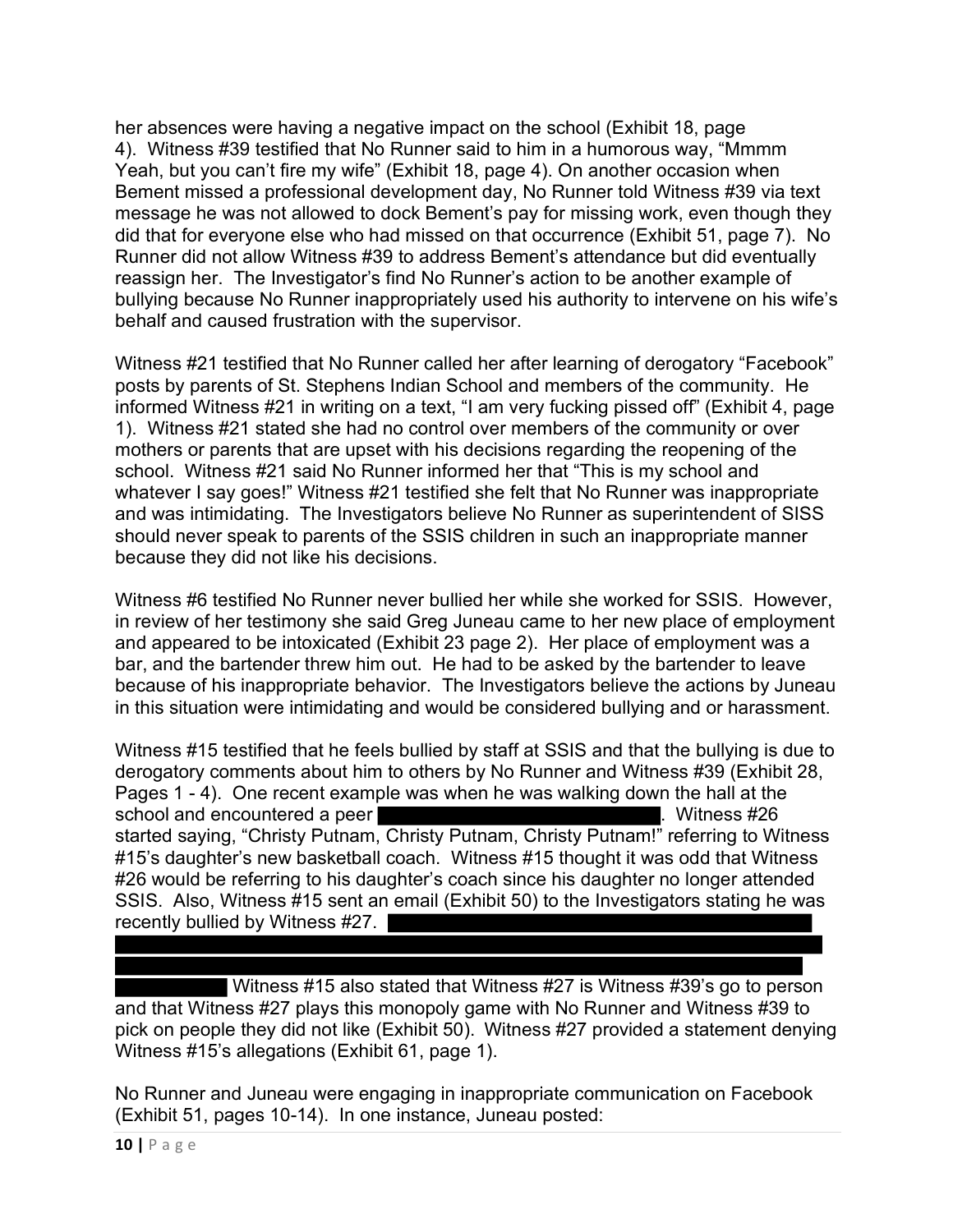"…Saddam Hussein…Osama Bin Laden… Donald Trump…Witness #39 Haha" The same series of Facebook posts contained many other inappropriate comments and innuendoes about women.

Witness #39 provided testimony via email (Exhibit 57) that although he blew it off, he was offended by the post and "didn't appreciate being compared to a dictator/terrorist." (Exhibit 57, Page 1). The Investigators considered this post to be a type of bullying because No Runner did not intervene and tell Juneau such posts were inappropriate. Further, No Runner's failure to address this type of unacceptable behavior directed at one of his subordinates by a SSIS peer likely indicates No Runner is complicit and condones such behavior.

Witness #2 testified that on one occasion No Runner was talking harshly and inappropriately at her and yelled, "If you don't want to do it, I will find someone else to do your job". She said she broke down and cried because she only asked to be compensated for all the additional duties No Runner was assigning her. When she tried to speak, he kept shutting her down and continued to be loud. Witness #39 finally stepped in and told No Runner, "Let her talk." Witness #2 described No Runner conduct as demeaning and said he made her feel as if she was not important. Witness #2 testified that more generally speaking No Runner is negative and demeaning to women, talks down to them, and when he is rude, it is typically with women. She said she has to prove her worth to him more than her male counterparts (Exhibit 11, Page 6). Witness #39 reiterated Witness #2's version of the incident (Exhibit 18, Page 6). In addition, Witness #39 provided an email after his testimony (Exhibit 52) stating he thought bullying and intimidation was an issue. He said he didn't think he could report the unprofessional behavior with anyone for fear of getting fired. Witness #23 testified that on numerous occasions No Runner presented false or misleading information to the School Board when discussing potential termination actions. Witness #23 stated No Runner would look directly at her while he was discussing these matters with the School Board. She believes he did this because he knew she knew he was telling lies and he was trying to intimidate her. Witness #23 also stated that a few years ago No Runner pulled multiple people into a meeting and stated he wanted to discuss the fact that he heard things were being said about him in the community. She took the meeting as a threat because No Runner told the group that if someone says something about him, he (No Runner) will go after that person (Exhibit 7, Page 2).

Conclusion - Frank No Runner is engaging or has engaged in conduct that is considered as bullying type behavior toward parents, staff, and former staff of St. Stephens Indian School. As previously stated in the analysis, bullying refers to repeated, unreasonable actions of individuals and often involves an abuse or misuse of power. Bullying is usually seen as acts or verbal comments that could psychologically or 'mentally' hurt or isolate a person in the workplace. Mr. No Runners behavior is consistent with the definition, either by his own acts or by allowing inappropriate acts of others to continue.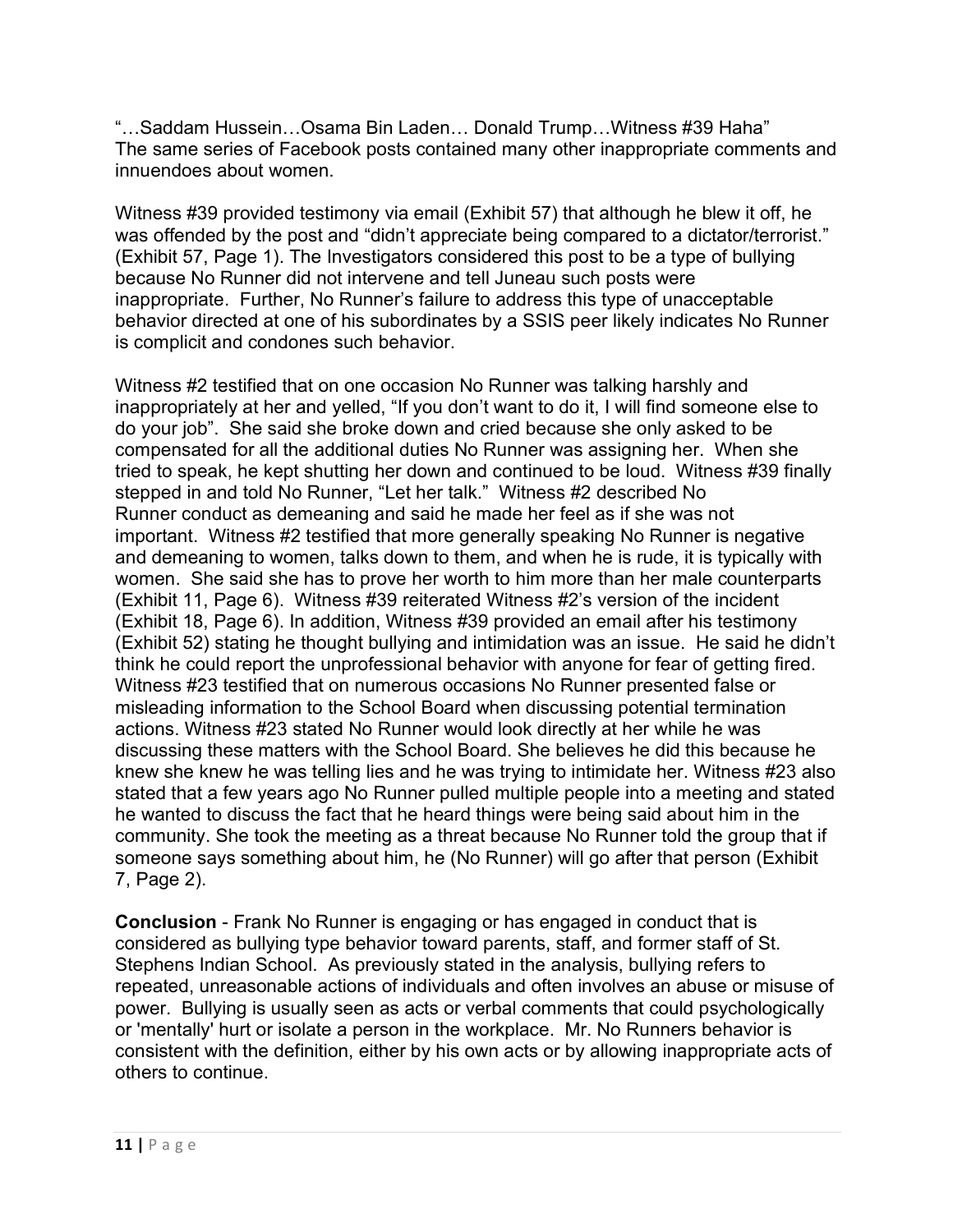Allegation 3 – Frank No Runner is engaging or has engaged in the consumption of alcohol on school premises or at school related functions, trainings, etc.

Analysis – Frank No Runner and his family live on St. Stephens Mission property that is leased and maintained by St. Stephens Indian School per his employment contract (Exhibit 29, page 1-2). Per the contract, it is clear that the three homes and property leased by SSIS is considered part of the school premises because it states, "As a condition of his/her employment with the district, shall be required to reside in housing provided by the district on school grounds at least (4) days per week and take part in school activities where so scheduled and oversee the school grounds and buildings during the time that school is in session. Per the Catholic Priest who also resides on the mission property, the church has nothing to do with the houses leased by St. Stephens. Per testimony of Witness #24, any properties leased by the St. Stephens Indian school is considered school grounds (Exhibit 25, page 2). No Runner admitted in his testimony that he drinks at his home which is leased by SSIS but does not believe his home is considered part of the school premises (Exhibit 21, page 3). No Runner testified he does not drink alcohol during the workday when required to be at work or at school events. He also testified that on one occasion he asked Witness #39 to bring him a twelve pack at his home on the mission property because it was his  $40<sup>th</sup>$ birthday (Exhibit 42, page 2). Witness #39 testified he brought No Runner the beer per his request (Exhibit 18, page 5). This is the same time that Witness #39 saw Witness #5 at No Runners home and she appeared to be intoxicated (Exhibit 42, Page 1).

Witness #2 testified she had witnessed individuals drinking at No Runners home which is located on the mission property and leased from the mission by St. Stephens Indian school (Exhibit 11, page 2).

Witness #8 testified No Runner always had cookouts and alcohol was involved (Exhibit 12, page 3). Witness #6 testified that she and Witness #35 stopped by No Runner's house on the way to an alumni basketball game, and they all were drinking. She testified No Runner and Greg Juneau were drunk and showed up and played the game that way. She further testified that at the basketball game people were saying they could smell alcohol on their breath (Exhibit 23, page 2).

Witness #1 testified she was on travel to a school funded conference (No Kids Hungry conference) with No Runner and his wife Pattee Bement. While on this school funded travel, No Runner rented a vehicle for their travel. Witness #1 testified that No Runner was drinking and driving the vehicle with her and his wife as a passenger and smoking marijuana (Exhibit 13, page 1). No Runner testified he was driving and one point but let his wife take over. He did not dispute the drinking while in the vehicle and stated he engaged in personal things on personal time after his conference duties were done (Exhibit 21, pages 11-12). Of significance, he did not deny smoking marijuana on this trip.

Conclusion – The investigators concluded Frank No Runner is engaging and has engaged in the consumption of alcohol on school premises or at school related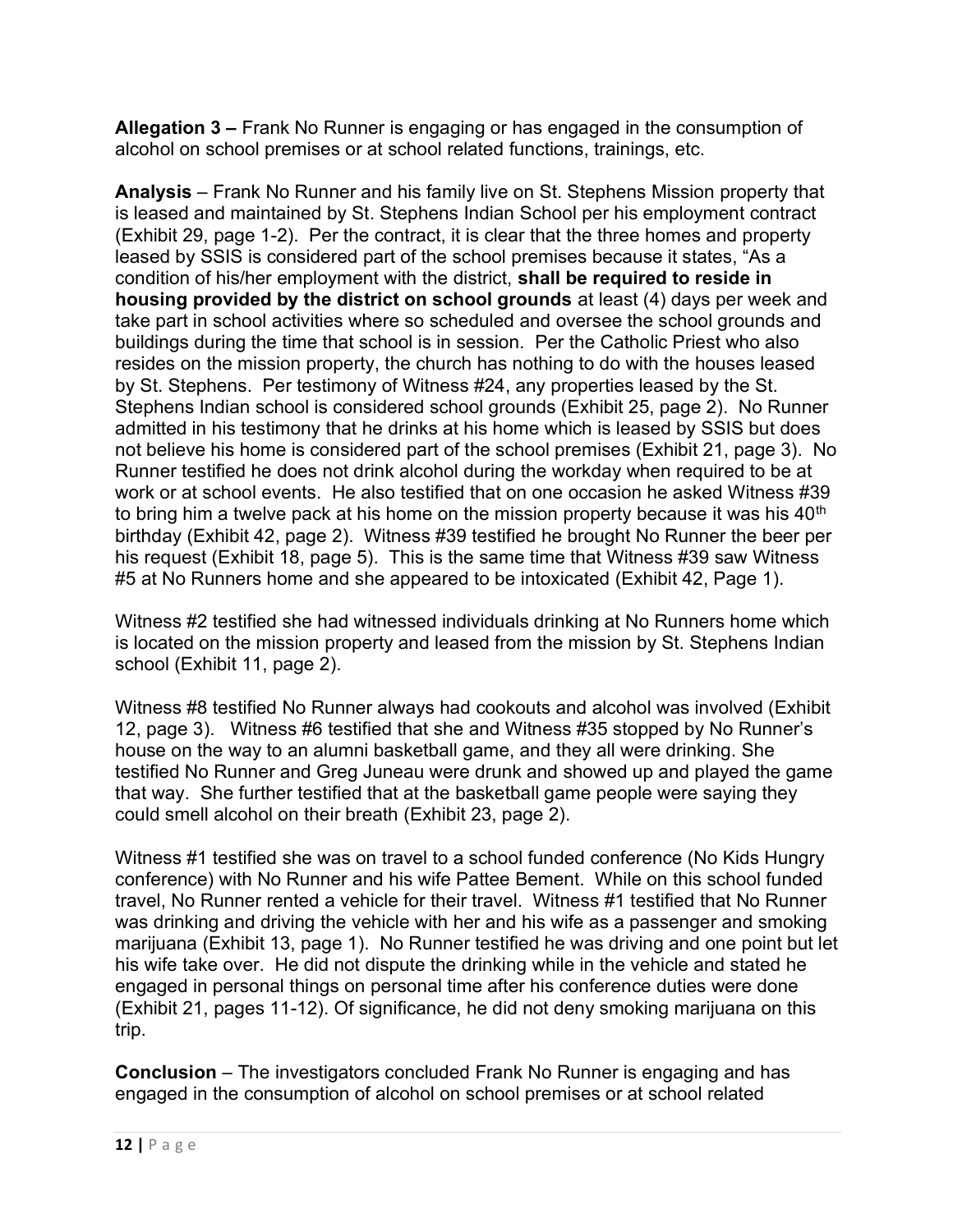functions, trainings, etc. and potentially endangered the safety of a SSIS employee while on travel.

Allegation 4 – Frank No Runner is creating a toxic work environment at St. Stephens Indian School

Analysis – Witness #2 testified that she does not believe the work environment is toxic. She believes most people like working at SSIS. Most problems are generated by No Runner and Juneau (Exhibit 11, page 7). Witness #39 testified overall the work environment is not toxic. He said the only period he could characterize as toxic was when Witness #7 worked for SSIS, and he and Witness #2 were on the chopping block for supporting Mr. Witness #7 (Exhibit 18, page 1). In addition, Witness #39 provided an email after his testimony (Exhibit 52) stating he thought bullying and intimidation was an issue. Witness #7 testified he felt like No Runner was a "Mob Boss" and that is the environment he was working in. Witness #23 testified she felt like SSIS had a toxic work environment and said people fear for their jobs due to No Runner, Greg Juneau, and Matthew Mortimore. Witness #23 also testified that they intimidate staff, raise their voice, tell you your job is on the line if they disagree with you (Exhibit 7, page 4). Witness #1 testified she didn't feel comfortable handling the finances and the work environment was toxic (Exhibit 13, page 1). Also, in her resignation letter she states, "Also Frank, Pattee, and I attended a No Kid Hungry training. My problem I had during this training was one of the nights we went down-town and Frank purchased Marijuana." No Runner joked about her being worried about the employee drug test. Witness #1 said she sat quietly in the back seat and then he "hot boxed" the car with her in it, because he didn't want people outside to smell it (Exhibit 53, page 1). She further stated she was really upset because she felt as if she was forced to inhale the second-hand marijuana smoke (Exhibit 13, page 1, Exhibit 53, page 1). Witness #1 further stated in her resignation letter that she felt as if she were retaliated against and doesn't have the mental capacity to deal with the leadership of SSIS. She wrote she didn't feel welcome at the school and felt as if she had been targeted (Exhibit 53, Page 3). Witness #30 testified she felt as if she was bullied by Juneau. She said she believes teachers at the school are threatened by the administration and the morale is down (Exhibit 10, page 1-2). Witness #15 testified he felt like SSIS has a toxic work environment because they have their own little group, and everyone just tries to come to work. He is also aware of them bullying the science teacher, social studies teacher, and Witness #30. He testified he saw Witness #30 crying last week due to the bullying (Exhibit 28, pages 1-3).

The definition of a toxic work environment is one where employees find it difficult to work or progress in their careers due to the negative atmosphere created by coworkers, supervisors, or the company culture itself. Based on this definition and the testimony of those interviewed, the Investigators believe Frank No Runner creates or facilitates a toxic work environment.

Conclusion - Frank No Runner is engaging or has engaged in misconduct that has contributed to a toxic work environment at St. Stephens Indian School.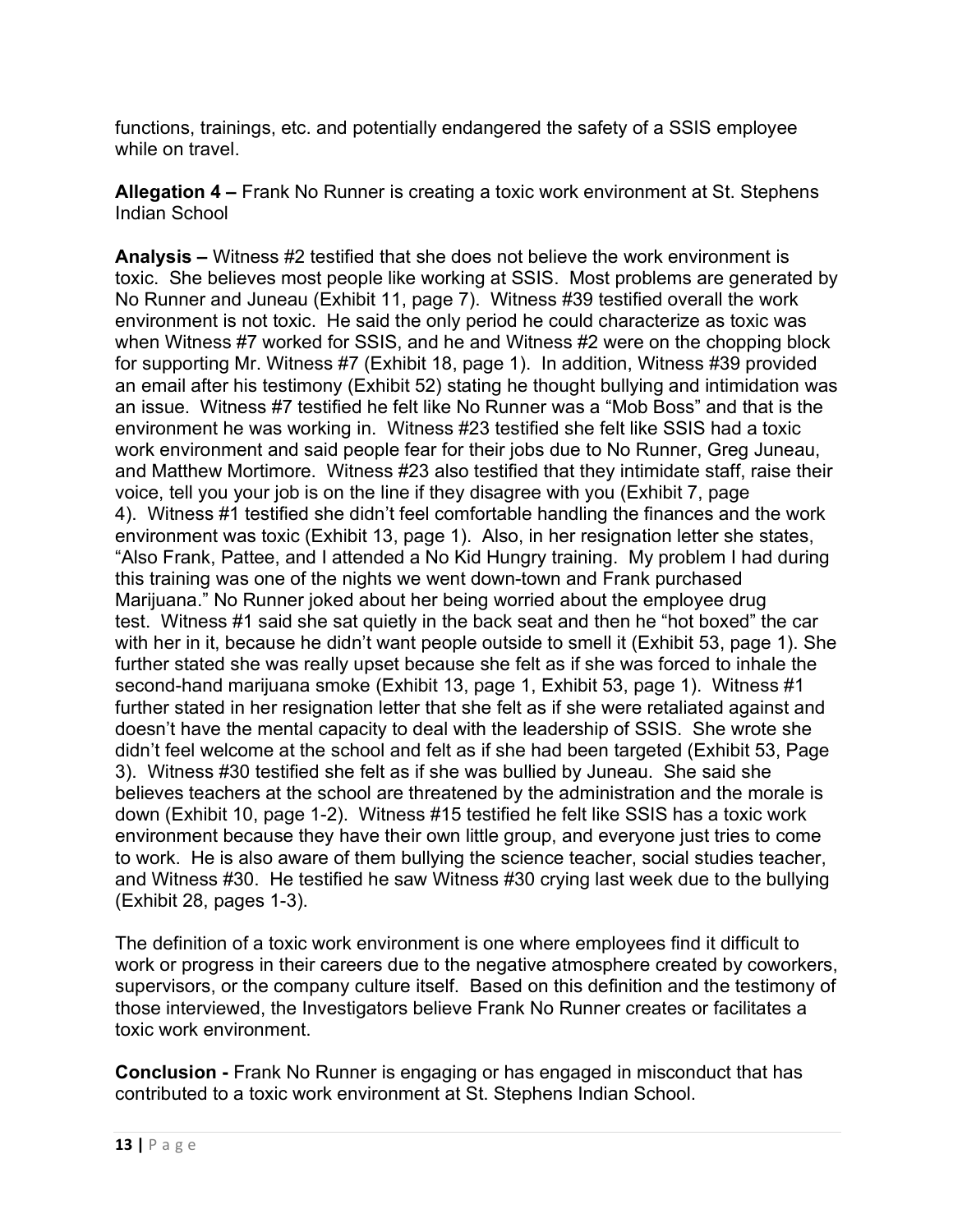## Additional allegations not specifically identified in the scope of the investigation:

Allegation 5 – Frank No Runner is engaging in the use of marijuana on a regular recurring basis, both on and off school premises.

Analysis – Frank No Runner testified he smokes marijuana. When asked if he smoked marijuana on the school sponsored trip to New Orleans with Pattee Bement and Witness #1, he responded by saying "I did do personal things on my own personal time after my conference duties were done. He further testified he didn't believe what he had done traumatized Witness #1 (Exhibit 21, page 12).

Witness #1 testified No Runner smoked marijuana in the car during the trip to New Orleans and "hot boxed" her in the car. She testified that Bement was also smoking marijuana (Exhibit 13, page 1). Per the "Your Dictionary" website, the definition of "Hot Box" means an airtight room or vehicle that contains one or more pot smokers smoking marijuana (Exhibit 55). Witness #1 in her resignation letter she states, "Also Frank, Pattee, and I attended a No Kid Hungry training. My problem I had during this training was one of the nights we went downtown, and Frank purchased Marijuana." Frank joked about her being worried about the employee drug test. She said she sat quietly in the back seat and then he "hot boxed" the car with her in it, because he didn't want people outside to smell it. She further stated she was really upset because she felt as if she was forced to inhale the second-hand marijuana smoke (Exhibit 13, page 1, Exhibit 53).

Greg Juneau was asked if he smokes marijuana. He testified "I smoke marijuana when it is legal, and it is available. It is a coping mechanism for my stress. I do not smoke heavily or habitually. But if it is there, I will take it. I don't think this would set a good example for the kids, but I do it on my own time. I am familiar with the federal drug free workplace program for schools receiving federal funds. I understand that marijuana is not in compliance with schools receiving federal funds" (Exhibit 22, page 4).

Witness #2 testified she lives next door to No Runner, and she is aware of parties at his house. On one occasion she went to No Runner's house and saw a lot of weed and alcohol in the house. She stated there were definitely people there that were underage, and she saw students drinking alcohol and smoking marijuana. She said the students were not from SSIS. She testified she saw Greg Juneau at this same party smoking weed, but did not see Frank smoking (Exhibit 11, page 2). Witness #2 has seen Frank smoke marijuana on the golf course as recently as this past summer (Exhibit 51, page 9). On one occasion when she was pregnant No Runner blew marijuana smoke in her face (Exhibit 11, page 2).

Witness #39 testified that No Runner and Juneau smoke weed. Witness #39 stated, "There aren't too many people that don't know that." He further stated that No Runner smokes weed on the golf course. Witness #39 said that he mentioned this to a School Board member, but nobody seems to care (Exhibit 18, page 5).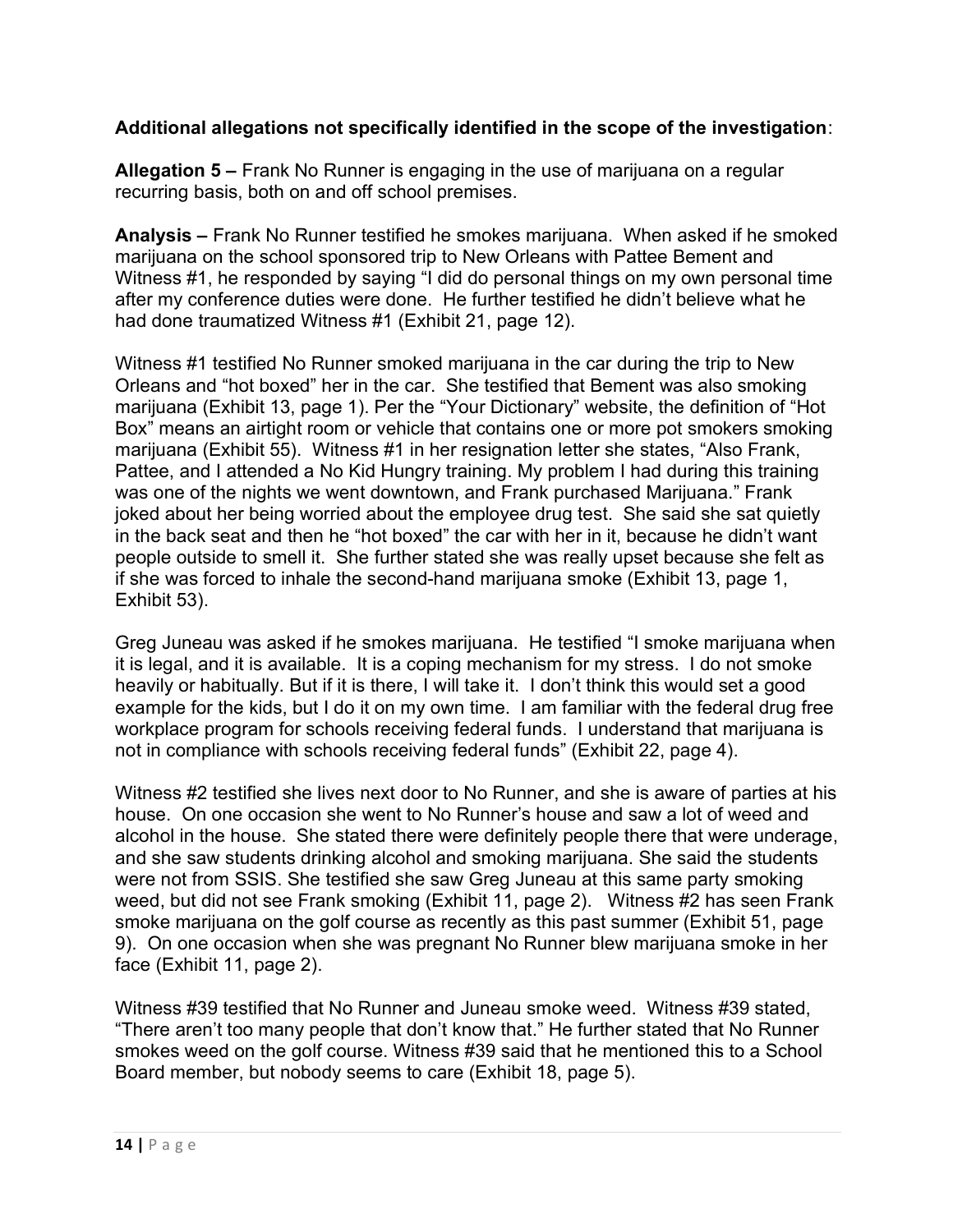Witness #9 testified that she saw Frank smoke weed a couple of times at his house parties. At the last house-party she went to at No Runner's house, Witness #9 said she remembers Juneau discussing with others doing cocaine because he personally asked her if she wanted to do some. She declined because she only went to No Runner's to play poker. She saw Juneau dip some on his fingers and put it on his gums. After seeing this she went home. Witness #9 said she saw No Runner smoking weed and there were ex-students that were not old enough to drink. Witness #9 said she asked them why they were there, and they said they were invited by an employee. One was the younger brother of an employee's husband. There was another employee who was going to be 21 in a couple of weeks and this employee was drinking. Witness #9 stated that anytime Juneau is drinking he is always inappropriate, and she tries to steer clear of him (Exhibit 14, page 2).

Witness #6 testified Frank had lots of parties and many employees would be there drinking. Frank No Runner and Pattee Bement's children were there. There was weed in the house and Pattee was smoking it. They were talking about how they got the weed from Vegas. Witness #6 testified that her boyfriend, Witness #35, told her Frank confided in him and said he smoked some weed with some boys outside the gym (Exhibit 23, page 2).

The Investigators believe No Runner's admission and the significant amount of testimony supports that No Runner is smoking marijuana on school leased premises and off school premises. The investigators also believe the preponderance of the evidence supports that school employees and members of the community are also smoking marijuana at No Runner's house. It is inconclusive as to whether minors are smoking marijuana at No Runner's house, but the investigators believe minors have been present when the school leadership and staff are smoking marijuana at No Runner's house. Of significance, No Runner and Bement's children have been present and they are students of SSIS.

Conclusion - Frank No Runner is engaging in the use of marijuana on a regular recurring basis, both on and off school premises and having parties, cook outs, or social gatherings at his house, where SSIS school employees have participated in the drug use.

Allegation 6 – Frank No Runner is using his position or has used his position for personal gain.

Analysis – Frank No Runner testified that he reassigned his wife Pattee Bement to the Food Services Director position which consists of a .9 position and other duties connected to the McKinney Vinto Grant makes up the other .1 of her position. He testified she was reassigned from the SSIS Culture Arts and Food teacher and was getting paid as a long-term sub making approximately \$40,000.00 per year. After her non-competitive reassignment, she now makes \$50,000.00 for the Food Service Director position and an additional \$5000.00 for the McKinney Vinto program (Exhibit 21, page 8). Witness #1 testified she received a \$13,000.00 for performing the Food Service Director responsibilities and performed this function as a collateral duty (Exhibit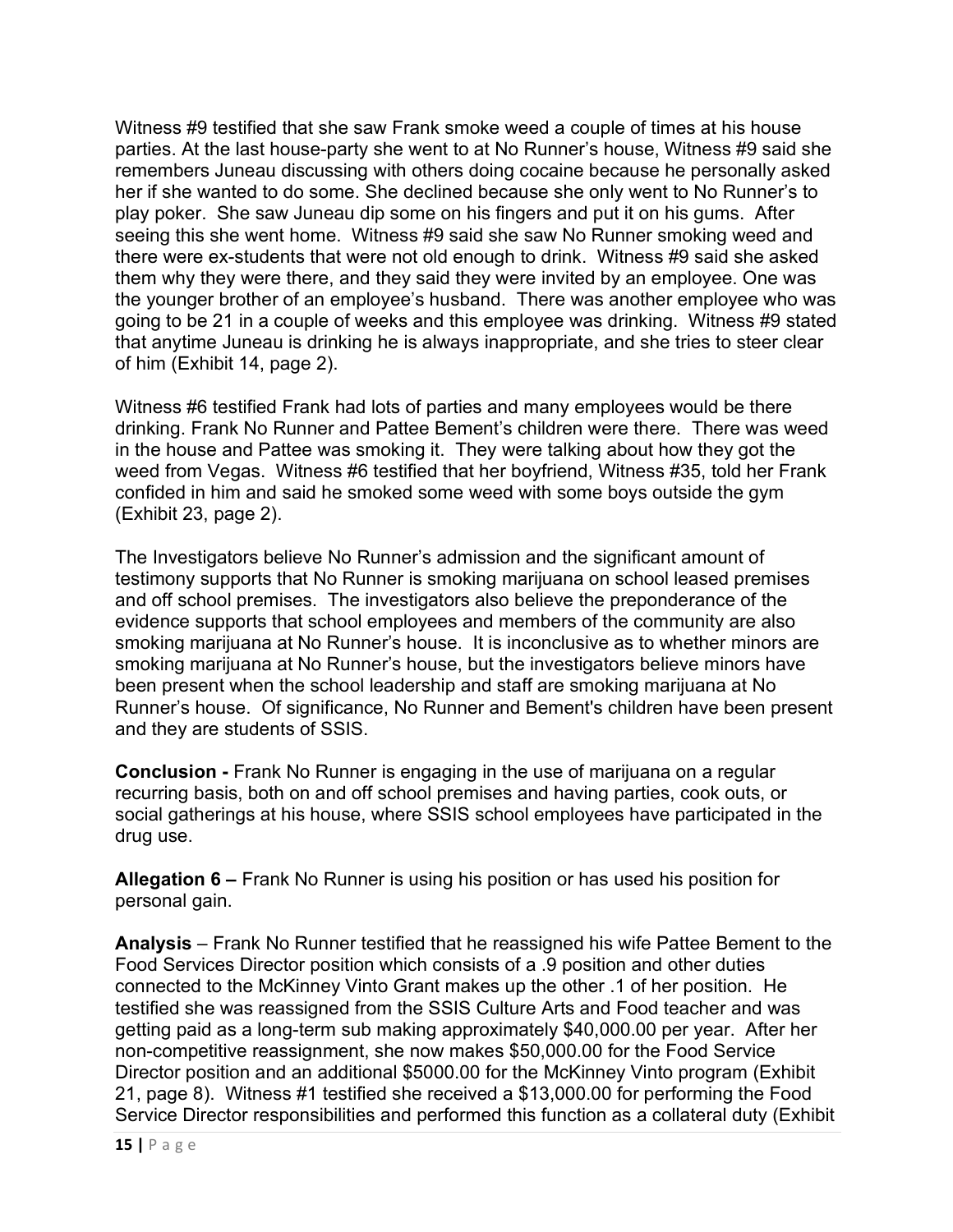13, page 1). Witness #8 testified that she once performed the duties of the Food Service Director and was paid a stipend for the collateral duty. Witness #1 took over the Food Service Director responsibilities and was paid a stipend of about \$13,000.00 for performing this collateral duty (Exhibit 12, page 3). Witness #2 testified that Witness #1 was the previous Food Service supervisor, and she was paid a \$13,000.00 stipend. Witness #39 testified he complained to Mr. No Runner that his wife Pattee Bement was missing so many days from school that students were complaining. Witness #39 said Mr. No Runner informed him, "You are not going to fire my wife." And then she was transitioned into her current position.

The Investigators determined based on the preponderance of the evidence that the Food Service Director position had always been a collateral duty with a stipend of \$13,000.00 being paid to the employee being assigned this responsibility. After Witness #1 resigned and Witness #39 went to Mr. No Runner about complaints from students about his wife's regular absenteeism, Mr. No Runner reassigned his wife, noncompetitively, as a .9 Food Services Director, increasing her salary from \$40,000.00 per year to \$50,000.00 per year and an additional \$5000.00 for assisting with the McKinney Vinto Program. Bottom line is she received a \$15,000.00 raise by actions taken by Mr. No Runner. As such, he misused his position as the school superintendent, because he noncompetitively reassigned his wife, Pattee Bement, into a position that has a salary increase of \$15,000.00. By virtue of him being married to Ms. Bement he recognized a personal gain because he and his family did recognize this benefit. In addition, he as superintendent, illegally gave his wife a \$37,000.00 raise over others that had previously performed the same responsibility as a collateral duty (Exhibit 21, page 8) (Exhibit 54). The Investigators believe the evidence supports Mr. No Runner took actions that resulted in a personal gain for him and his family and is an example of the type of behavior that violates the nepotism policy as described in the Tribal Education Code, 8 N.A.C.101 et seq. (Exhibit 62, page 31).

Conclusion - Frank No Runner is using his position or has used his position for personal gain.

Allegation 7 – Frank No Runner has inappropriately used his position and school funds to influence subordinate staff at St. Stephens Indian School.

Analysis – Witness #2 testified that SSIS employee Witness #8 used to live in a home owned by her husband Witness #39 (Exhibit 11, page 4). Frank No Runner approached the Witness #39 and Witness #2 and said Witness #8 could not afford her rent and asked them to lower it from \$1200.00 per month to \$900.00 per month. Mr. No Runner told Witness #39 and Witness #2 that if they lowered Witness #8's rent, he would give them a raise (Exhibit 11, page 4). Both Witness #8 and Frank No Runner confirmed this information in their testimony (Exhibit 12, page 3, Exhibit 21, page 6). Witness #8 stated, "I rented from Witness #39 for about 3-years, and I paid him \$1200.00. When I asked to move into the 2<sup>nd</sup> (mission) house, me, Frank, and Witness #39 had a meeting. The meeting got heated, as Witness #39 wanted to live in the house on the mission. My rent was dropped to \$900.00 during the meeting after myself and Frank negotiated with Witness #39" (Exhibit 12, page 2). Frank No Runner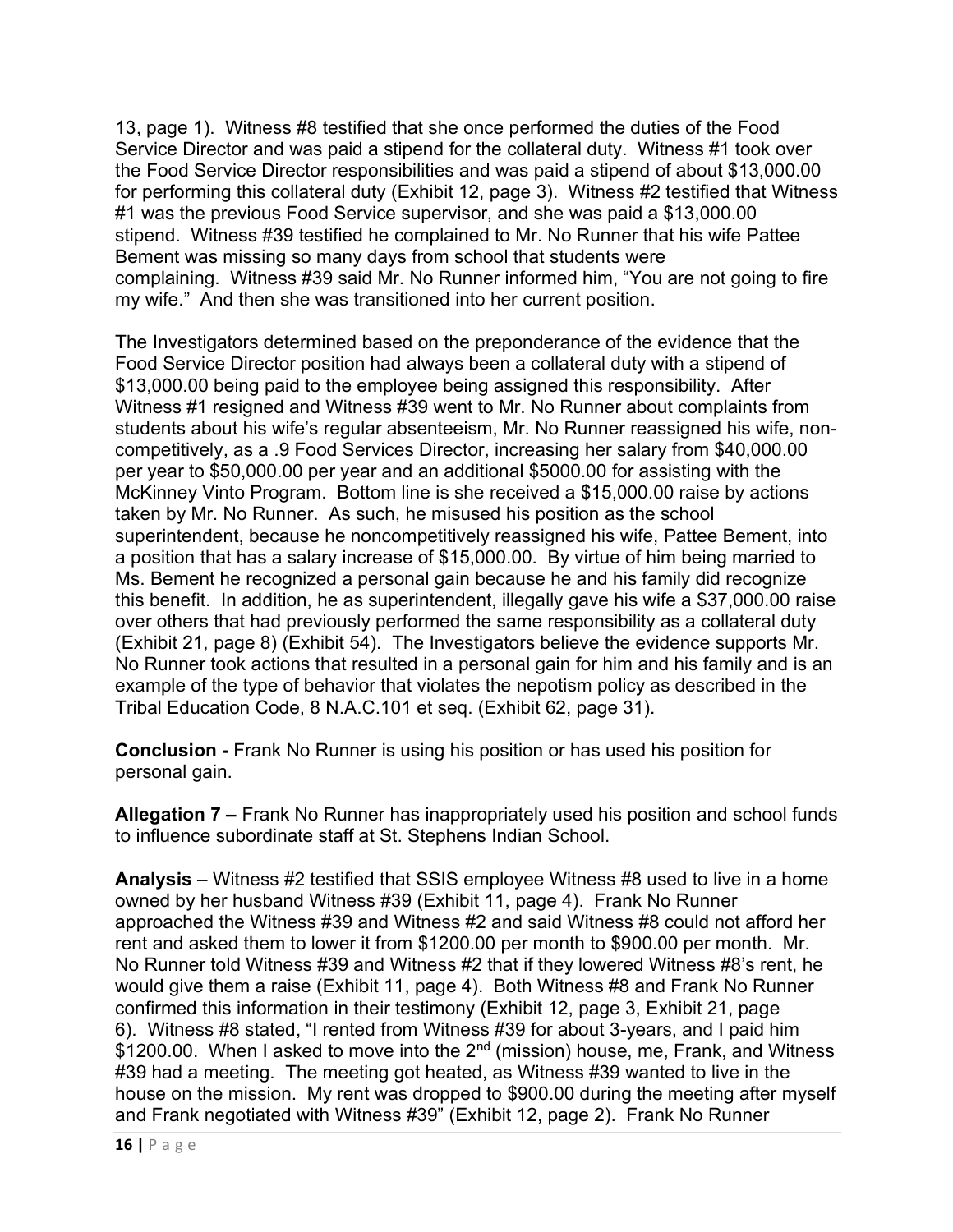confirmed this information and testified, "Yes, I know Witness #8 was at one point renting a home from Witness #39 and Witness #2. I approved a raise for the Witness #39 and Witness #2 for them to reduce Witness #8's rent (Exhibit 21, page 6). Witness #24 testified it would not be an appropriate use of government funds if Mr. No Runner gave an employee a raise in exchange for lowering rent on the business tech's house (Exhibit 25, page 3).

Based on the evidence and testimony of all parties involved, the Investigators determined Mr. No Runner inappropriately used his position and influence to have a subordinate employee change the rent for another employee, using school funds as a mechanism to pay off Witness #39 and Witness #2 for reducing Witness #8's rent.

Conclusion- Frank No Runner inappropriately used his position and school funds to influence subordinate staff at St. Stephens Indian School.

Allegation 8 – Frank No Runner was compromised because he did not report inappropriate expenditures of school funds by a member(s) of the School Board.

Analysis – Around 2017, a car repair was authorized by the School Board for Witness #31. Witness #10 testified that when she began working at SSIS, Witness #31 was making payments on it, but the amount had not yet been paid in full (Exhibit 20, Page 2). Frank No Runner testified that this incident occurred during his third year being a superintendent at SSIS. He stated that Witness #31 was on school travel when he broke down, which is why the board discussed the matter. Mr. No Runner stated, "I did necessarily take it as a threat it was concerning cause I have a family and just relocated here." (Exhibit 21, Page 6). Witness #7 testified that when he began working at SSIS Mr. No Runner told him he was threatened by Witness #31 that if he didn't authorize the car repair he would get fired. Witness #7 further stated that he believed No Runner became compromised at that point because No Runner "knew there was an illegal transaction on the books, and he should have said this is not okay, and how should they fix this" (Exhibit 16, Page 2).

No Runner testified he voiced a concern that he felt the expenditure was inappropriate, but since he was a brand-new superintendent and being new to the BIE education system, he hadn't heard of OIG or other avenues to be able to report an inappropriate expenditure. However, No Runner admitted he was in his third year at the school and testified he had previously been employed at Northern Cheyenne Tribal Schools (Exhibit 21, Pages 1 and 11). Northern Cheyenne Tribal Schools, like SSIS, is a Tribally Controlled School which receives grant funding from BIE.

The Investigators determined based on a preponderance of the evidence that No Runner was aware a personal car repair for the School Board member was inappropriately authorized by the School Board. By his own admission, No Runner had at least two years of experience at SSIS, as well as his time at Northern Cheyenne Tribal Schools. One could reasonably expect a Superintendent with that amount of experience to identify both an inappropriate expenditure of school funds, as well as the appropriate avenue to report or rectify an inappropriate expenditure. The Investigators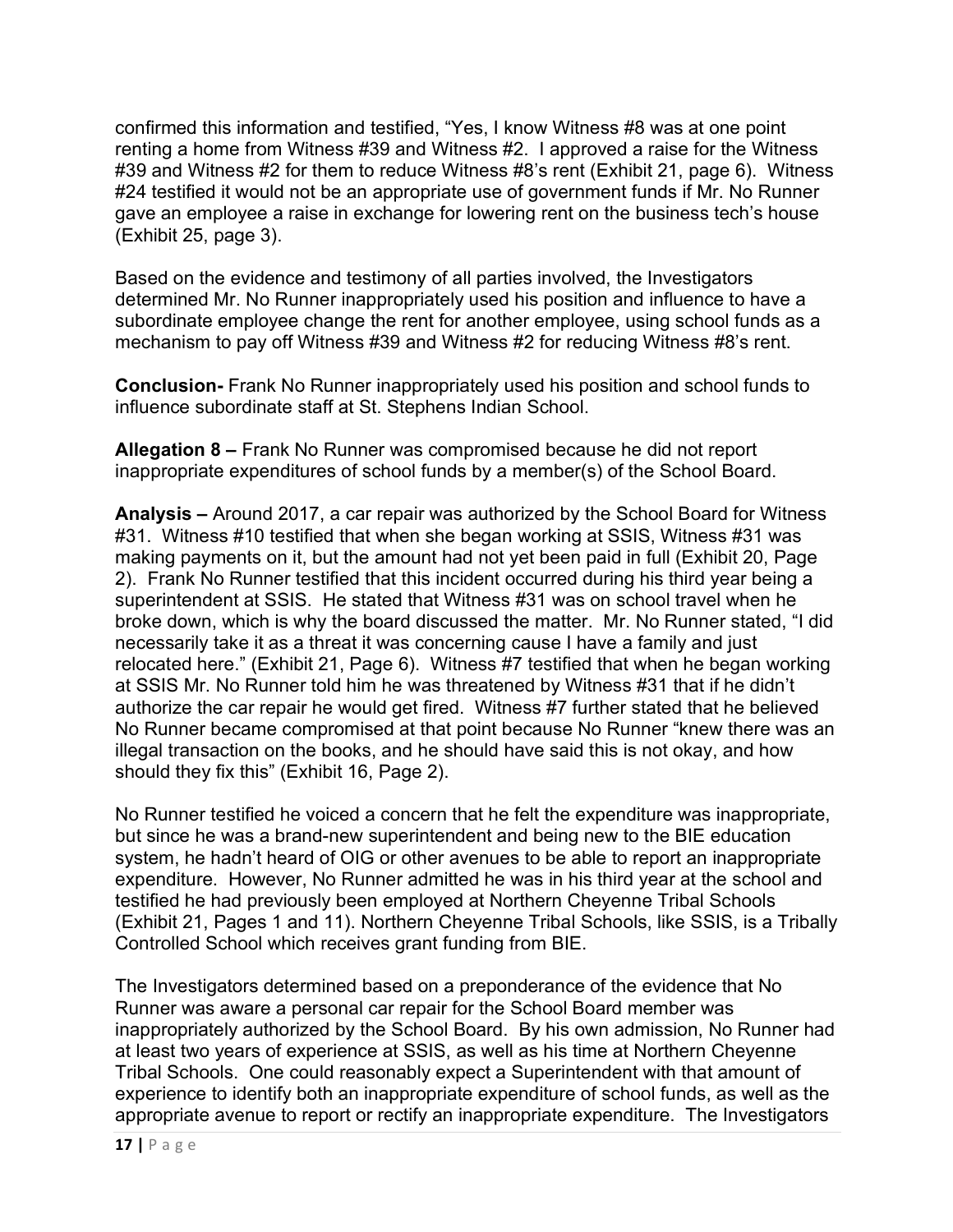believe he chose not to elevate the issue to higher level authorities because of fear of losing his job. By not reporting this inappropriate expenditure of school funds, No Runner allowed himself to become compromised in his position as Superintendent, as well as complicit in allowing school funds to used inappropriately. The fact that when No Runner discussed the issue with Witness #31, that Witness #31 threatened to go talk to Witness #32 was concerning (Exhibit 21, page 6). The investigators believe No Runner's testimony that he felt his job would have been compromised had he reported the issue to higher level authorities, because the School Board has the authority to effect terminations. The Investigators found no evidence that there was a pattern of this type behavior by the School Board. However, it is clear the School Board approved the illegal expenditure, which had was not paid in full until the past year (Exhibit 20, page 2). As such, the School Board is culpable. The Investigators believe No Runner himself became compromised when he demonstrated he would not report inappropriate or illegal activities by the School Board.

Conclusion - Frank No Runner was compromised because he did not report inappropriate expenditures of school funds by a member(s) of the School Board.

Allegation 9 – Frank No Runner inappropriately used the school credit card for inappropriate personal expenses.

Analysis – Frank No Runner testified he made personal charges on his school credit card in 2018-2019 but that he stopped that practice in August of 2019 when OIG came in (Exhibit 21, page 2). No Runner testified he paid everything back and since that time he has only had four personal charges which were mistakes on hotel reservations (Exhibit 21, page 2). He further testified that due to Witness #7's claims, Witness #10 went through his entire credit card transactions, and it was zeroed out (Exhibit 2, page 3). No Runner testified that in SY 20-21 there was only one incident and he communicated that to the School Board (Exhibit 21, page 3).

Witness #10 testified that when she got to St. Stephens, they had replaced the entire business office staff (Exhibit 20, page 1). She testified that when she started reviewing the credit card purchases, she started with Witness #8 and Witness #9 first because they were on administrative leave (Exhibit 20, page 4). She testified she confirmed there were some misuses with personal expenditures by Witness #8 and Witness #9 that were inappropriate (Exhibit 20, page 1). Witness #10 said she created a spreadsheet and went through and requested documentation or required repayment if expenditures could not be justified (Exhibit 20, page 1). She further stated she had intended to go through No Runner's school credit card expenditures but had not done this yet because it is time consuming to match up his credit card to his per diem checks (Exhibit 20, page 2). Witness #10 testified she just recently started on his as it is on her to-do list, and she planned on doing this as soon as possible now that they have more staff (Exhibit 20, Page 4).

The Investigators determined Frank No Runner was not forthcoming when he testified that Witness #10 had audited his credit card transactions and they were "zeroed out", because his testimony directly contradicts hers and she provided an email and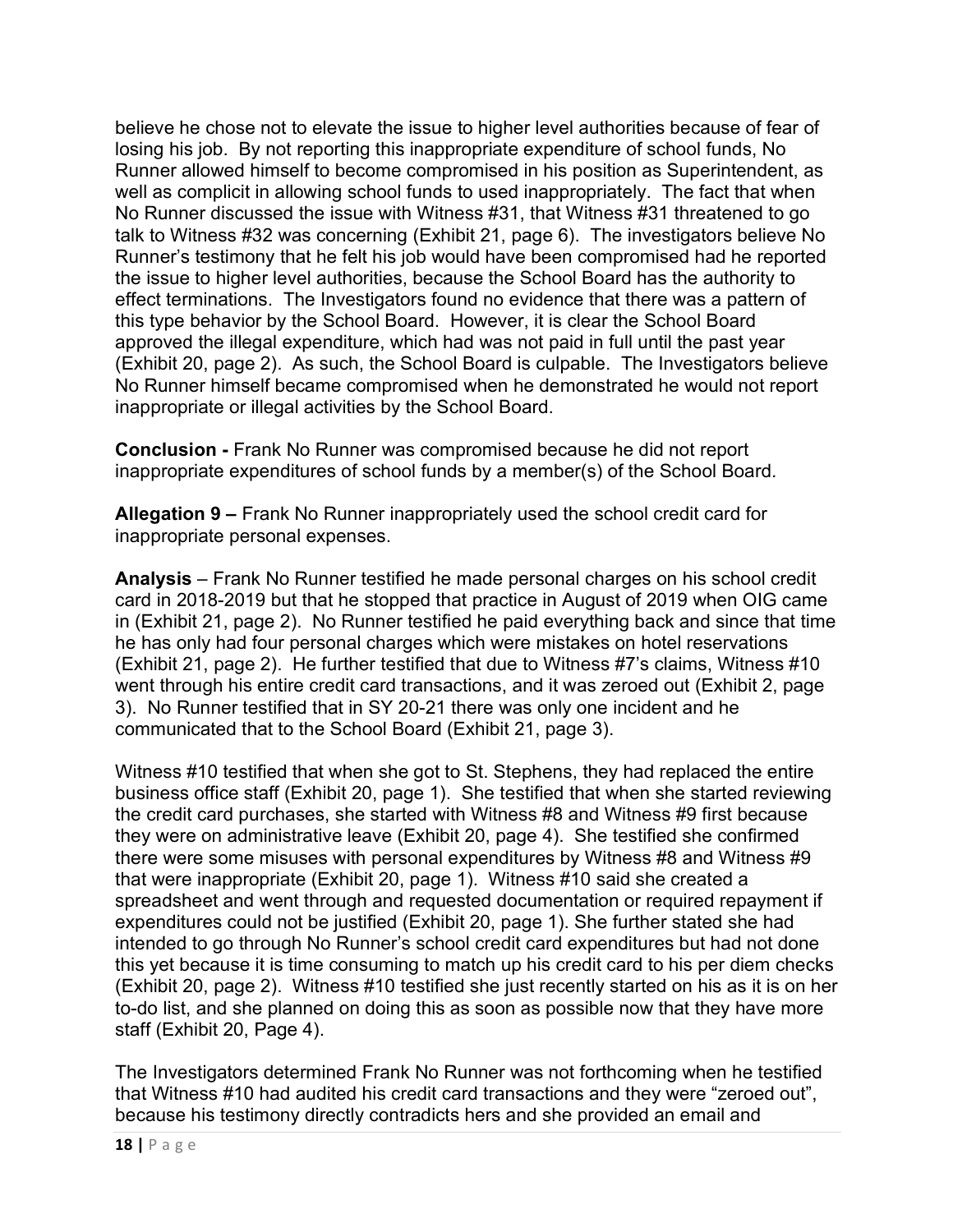spreadsheet showing the only work she had completed on No Runner (Exhibit 20, page 2, Exhibit 63). The Investigators also find the delay in conducting a review of No Runner's transactions to determine the extent of unallowed and questionable expenses, whether they were repaid or not, unreasonable. The delay gives the appearance that there was a priority on investigating lower-level employees in an effort to resolve Witness #7's complaints of inappropriate expenditures.

According to Witness #10, No Runner also has an education repayment debt he has owed SSIS prior to her arrival in February 2021, that remains unpaid as of the date of her testimony (Exhibit 20, page 4). It is unclear if this was paid if the class(es) were paid by his school credit card or not. Of significance, others at the school are reimbursed after the classes are taken and demonstration that required grades were obtained. It appears No Runner is treated differently and that his classes are paid in advance (Exhibit 20, page 4).

Witness #10's initial spreadsheet regarding No Runner's expenditures for June 2019 through June 2020 show personal expenditures by No Runner that must be repaid (Exhibit 63). However, the way Witness #10 documented the spreadsheet is in such a manner that inappropriate expenses could easily be hidden. Witness #9 provided a spreadsheet she was maintaining for the period of July 2015 to September 2020 and is documented in detail of exactly what his personal charges entailed and what he owed the school, including short term loans from the school (Exhibit 64).

After review of all the testimony and exhibits the Investigators believe the preponderance of the evidence supports that Mr. No Runner has and is inappropriately using the school credit card for personal expenses. This is evidenced by both Witness #9 and Witness #10's spreadsheets and testimony.

Conclusion – Frank No Runner inappropriately used the school credit card for inappropriate personal expenses and appears to still be using the school credit card for inappropriate expenditures.

#### Other Findings from the Investigation Pertaining to Greg Juneau, School Elementary Principal, St. Stephens Indian School:

Allegation 10 - Greg Juneau is engaging in the use of marijuana on a regular recurring basis, both on and off school premises.

Analysis – Greg Juneau was asked if he smokes marijuana. He testified, "I smoke marijuana when it is legal, and it is available. It is a coping mechanism for my stress. I do not smoke heavily or habitually. But if it is there, I will take it. I don't think this would set a good example for the kids, but I do it on my own time. I am familiar with the federal drug free workplace program for schools receiving federal funds. I understand that marijuana is not in compliance with schools receiving federal funds". Juneau states he last used marijuana on spring break (March 2022), (Exhibit 22, page 4). Witness #2 testified she is aware of parties at No Runner's house. On one occasion she went to No Runner's house and there was a lot of weed and alcohol in the house. Witness #2 testified there were definitely people there that were underage,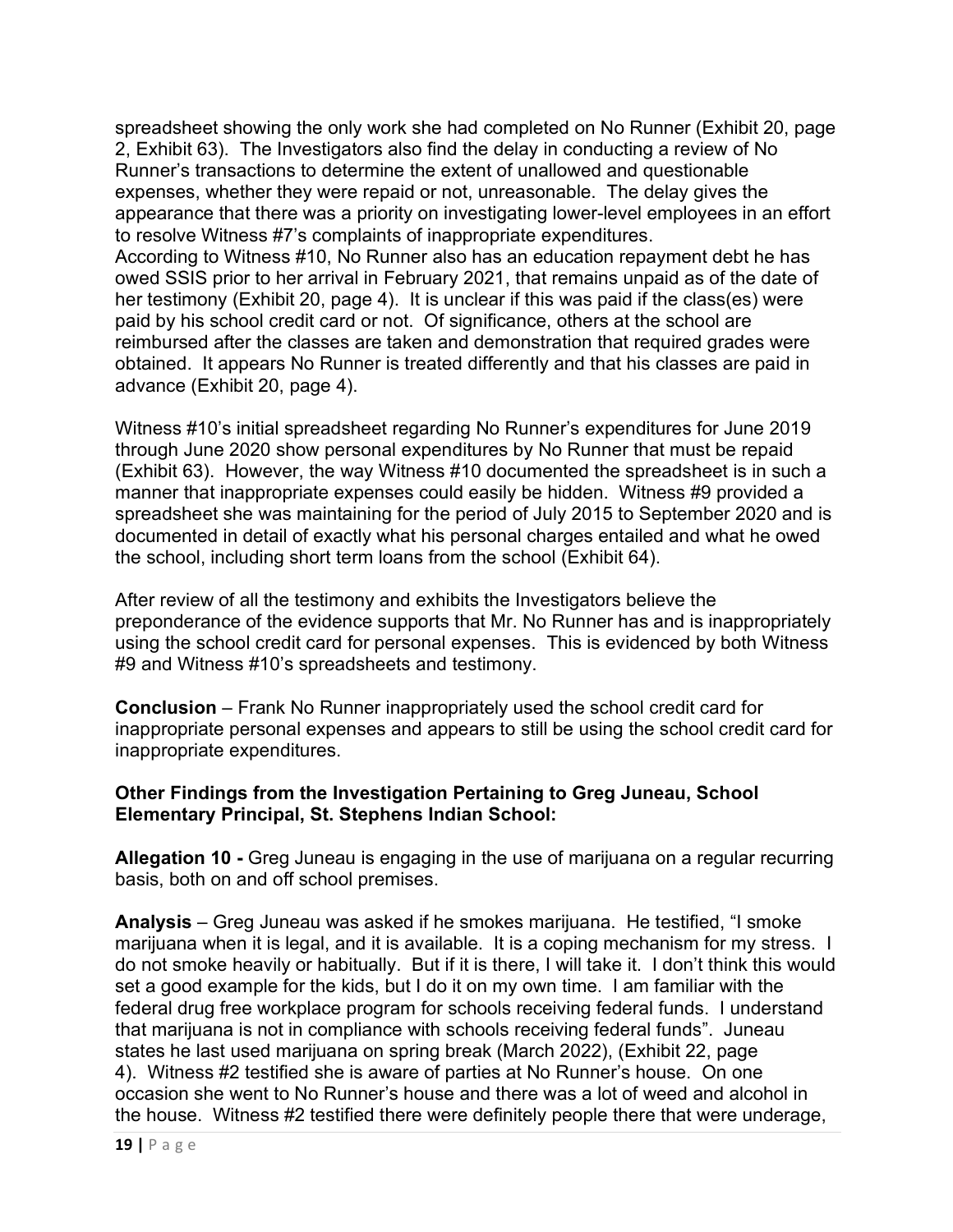and she said she saw students drinking alcohol and smoking marijuana. She said the students were not from SSIS and said, "I saw Greg Juneau at this same party smoking weed, but did not see Frank smoking (Exhibit 11, page 2). Witness #39 testified that No Runner and Juneau smoke weed. He said, there aren't too many people that don't know that. Witness #39 said he mentioned this to a School Board member, but nobody seems to care (Exhibit 18, page 5). Witness #9 testified at Frank's last house party she went too, she said she remembers Juneau discussing doing cocaine, with others. She said he personally asked her if she wanted to do some. Witness #9 said she declined because she only went to No Runner's house to play poker. She saw Juneau dip some on his fingers and put it on his gums. After seeing this she went home. Witness #9 stated that anytime Mr. Juneau is drinking he is always inappropriate, and she tries to steer clear of him (Exhibit 14, page 2). Witness #6 testified Frank had lots of parties and many employees would be there drinking.

Several employees provided testimony that Mr. Juneau appears to be under the influence of marijuana while at school. Witness #2 testified she has occasionally suspected Juneau comes to work under the influence, stating, "I have seen Greg drunk and high on the golf course, so I know how it looks when he is drunk and high. I have seen him at school exhibiting these same behaviors, his speech is different, his eyes look different. I see Greg look like this around once a week. He will come back from lunch and will look a little funny or sometimes will leave for lunch and won't come back (Exhibit 11, page 4). Witness #9 testified that while talking to Mr. Juneau at school, "I was able to smell the weed on him. She said she would tell him about it and he would say, 'What, you can smell it on me?' There were a few times when he would come back from lunch where he looked high, and you could smell it on him" (Exhibit 14 page 3). Pictures were provided by Witness #2 showing Greg Juneau and Frank smoking marijuana in a pipe while playing golf. She testified that Witness #16 brought the marijuana to No Runner and Juneau while on the golf course (Exhibit 11, page 3, Exhibit 51, page 9).

The Investigators believe Mr. Juneau's admission, the significant amount of testimony, and the preponderance of the evidence supports that Mr. Juneau is smoking marijuana on a regular recurring basis and has smoked marijuana on school grounds.

Conclusion – Greg Juneau is engaging in the use of marijuana on a regular recurring basis, both on and off school premises and where other SSIS school employees have participated in the drug use.

Allegation 11 – The SSIS School Board inappropriately authorized Greg Juneau and Witness #3 an \$18,000 stipend to be used to pay housing expenses using government funds. Note: This request and approval occurred, knowing the SSIS never had an approved "Needs Assessment" completed (Exhibit 81).

Analysis – The SSIS engaged in a 10-year lease agreement with the St. Stephens Mission, to lease three (3) houses and associated property that was in ill repair from them in exchange for the SSIS to fix, remodel, and upgrade the homes (Exhibit 11, page 5). The leased property is somewhat adjacent to the SSIS. The purpose of the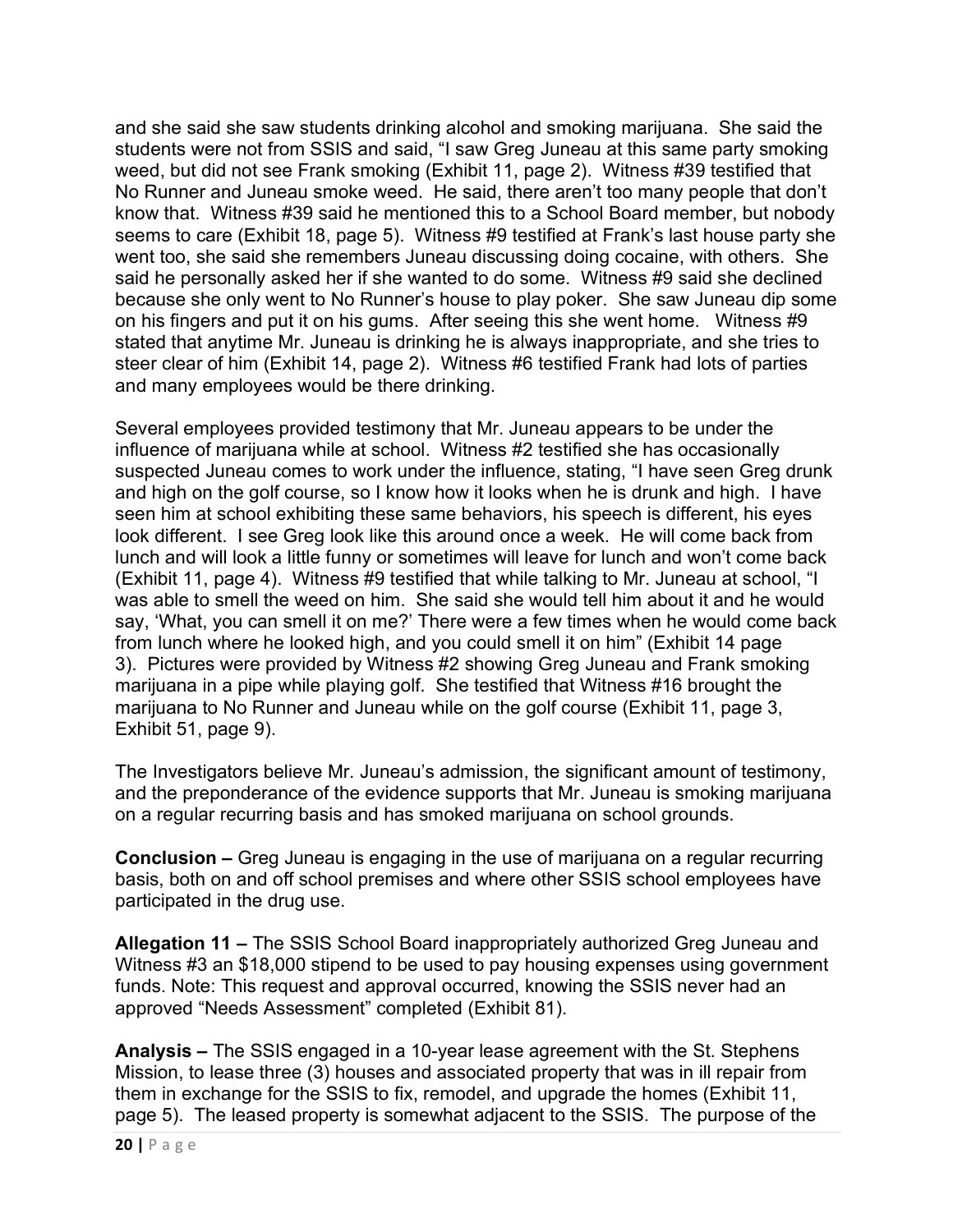lease was originally as an incentive for the superintendent, the elementary school principal and the High school principal and required a \$400.00 per month rent (Exhibit 71, page 2). In or about the second year of the lease, Frank No Runner requested the Board allow the Superintendent and the two principals to live in the houses rent free. The Board approved the recommendation. This is evidenced in No Runner's current contract, to include free housing as part of their contracts, (Exhibit 29, page 1, Exhibit 68, page 3). No Runner (SSIS Superintendent) and his family occupies one of the homes. Witness #39 and his family occupies one of the homes. The remaining home was occupied by the former SSIS Elementary School Principal. No Runner requested on Witness #8's behalf that she be authorized a monthly stipend of \$1200.00 to pay her rent. The Board approved the request for \$1200.00 per month. After the former elementary school principal left SSIS, Witness #8 asked if she could live at the vacant mission school property house that was then vacant. No Runner advised her the house was reserved for the new Elementary School principal. When Juneau was hired as the elementary school principal, he opted to not live in the house (Exhibit 21, page 7). At this point, No Runner requested Board approval for Witness #8 to be allowed to live in the home rent free. The Board approved the request (Exhibit 12, page 3). This was done without giving most others at SSIS the opportunity. This approval resulted in an approximate \$14,400.00 pay increase for Witness #8. The Investigators determined that if the stipend for Juneau was \$14,400.00 for rent or home purchase per year, then a reasonable person would believe the value of the rent-free mission home must be equal to the amount of the stipend paid to Mr. Juneau. At some point a determination was made that individuals receiving stipends for housing were required to pay taxes on the stipends. No Runner then went back to the Board and requested the stipends be increased from \$1200.00 per month to \$1500.00 per month to cover the taxes (Exhibit 48, page 25, Exhibit 73, pages 2-3).

Of significance all these stipends were renamed "payroll stipends" and No Runner informed the staff that these stipends were reserved for anyone in administrative positions. Witness #2 asked No Runner if she could have a payroll stipend since she held an administrative position. He informed her she couldn't since her husband already received the benefit of a mission home (Exhibit 76, page 2). The Investigators find the lackadaisical expenditure of stipends without a formal policy concerning and inappropriate. Although there is no written formal policy pertaining to paying housing stipends for select individuals, outside of the reason for the mission lease agreement, Witness #3 was also approved a stipend of \$18,000.00 to pay for housing (Exhibit 48, Page 82). The Investigators also found where an \$18,000.00 per year stipend was also going to be requested for Witness #10 (Exhibit 69, Exhibit 76, page 1). When questioned, Witness #10 said she declined the \$18,000.00 stipend because she did not feel that her receiving the stipend would be an appropriate use of school funds (Exhibit 60, page 2). Witness #10 stated she also didn't take the stipend because she could see where it would get out of hand, and everyone would want it. Witness #10 said the stipends or housing could be used as a recruitment tool and could be appropriate in certain situations such as for recruiting (Exhibit 60, page 2).

Witness #24 testified "Because the school does receive funding for staff quarters the staff is required to pay a certain amount of rent. If a staff member does not live-in staff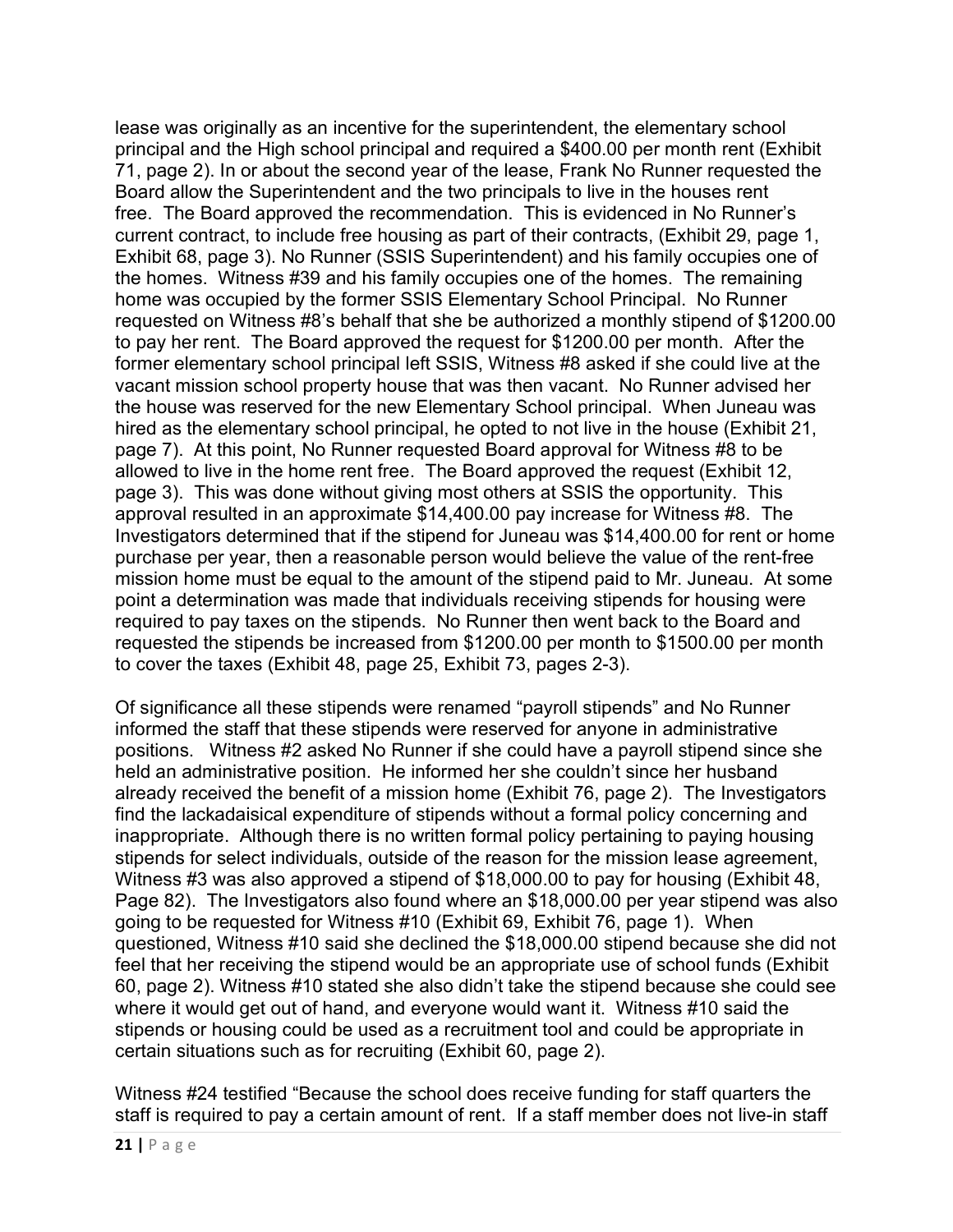quarters, then they should not receive a supplement for their rent (Exhibit 25, page 3, Exhibit 70).

Based on the evidence as described in the School Board meeting notes and the OIG report dated March 2021 (Exhibit 81), it confirmed that many of the SSIS Staff receive inappropriate payments for housing dating back to 2015. Throughout 2019, SSIS officials contacted the BIA and BIE for their "Employer Provided Housing Program". BIE officials provided SSIS officials with a Housing policy for SSIS to follow but were unable to provide SSIS with a needs assessment (Exhibit 80, page 2). From July 2016 through June 2018 SSIS spent \$4767.00 of BIE funds for utilities and maintenance without approval from BIA and BIE. The OIG questioned the use of these funds as these were ineligible costs (Exhibit 81, page 5). In December 2019, the board approved to pay rent and retro back rent from July 1, 2019, for Witness #3 (Exhibit 46, page 74). In March 2020, the board approved to pay rent for Witness #3 and Juneau covering April, May, and June, totaling \$1800.00 per employee (Exhibit 47 page 5). In June 2021, the board approved Witness #3 and Juneau to each receive a \$4500 stipend for housing (Exhibit 48, page 20), and Witness #3 and Juneau, received retroactive to July 1, 2021, a \$18,000 stipend (each) for housing via amended contracts for employee provided housing. (Exhibit 48, Page 25). Per the OIG report, it appears the SSIS were aware of the "Needs Assessment" requirement for employee housing as early as 2015 and that before housing was provided, the needs Assessment must have been reviewed and approved by the BIA. SSIS alleges they provided the assessment in 2015 but could not provide evidence the Needs Assessment was provided, and BIA could not provide evidence the Needs Assessment was ever submitted (Exhibit 81, page 4). The Investigators determined that the SSIS inappropriately provided housing without the required approval.

Per Circular-A-45R, "Determination of rents. Agencies of the Federal Government must adhere to the following in determining rental rates for Government rental housing: 1. Reasonable value to employee. Rental rates and charges for Government housing and related amenities will be based upon their "reasonable value ... to the employee ... in the circumstances under which the quarters and facilities are provided, occupied or made available." 5 U.S.C. section 5911. 2. Subsidies, inducements prohibited. Federal employees whose pay and allowances are fixed by statute or regulation may not receive additional pay and allowances for any service or duty unless specifically authorized by law. 5 U.S.C. section 5536. Consequently, rents and other charges may not be set so as to provide a housing subsidy, serve as an inducement in the recruitment or retention of employees, or encourage occupancy of existing Government housing. Subsidies to living expenses are prohibited as an additional benefit not accorded to government employees living in the private market. 3. Justifiability, consistency. When properly determined in accordance with the provisions of this circular, rental rates will be justified and consistent, and will provide a reasonable value to the employee under the circumstances under which the housing is provided." See https://www.whitehouse.gov/wp-content/uploads/2019/11/Circular-A-45R.pdf The Investigators believe No Runner's requests to the School Board for back rent and stipends were inappropriate and that the School Board's decision to approve the inappropriate/illegal housing expenditures violates numerous regulations (Exhibit 25,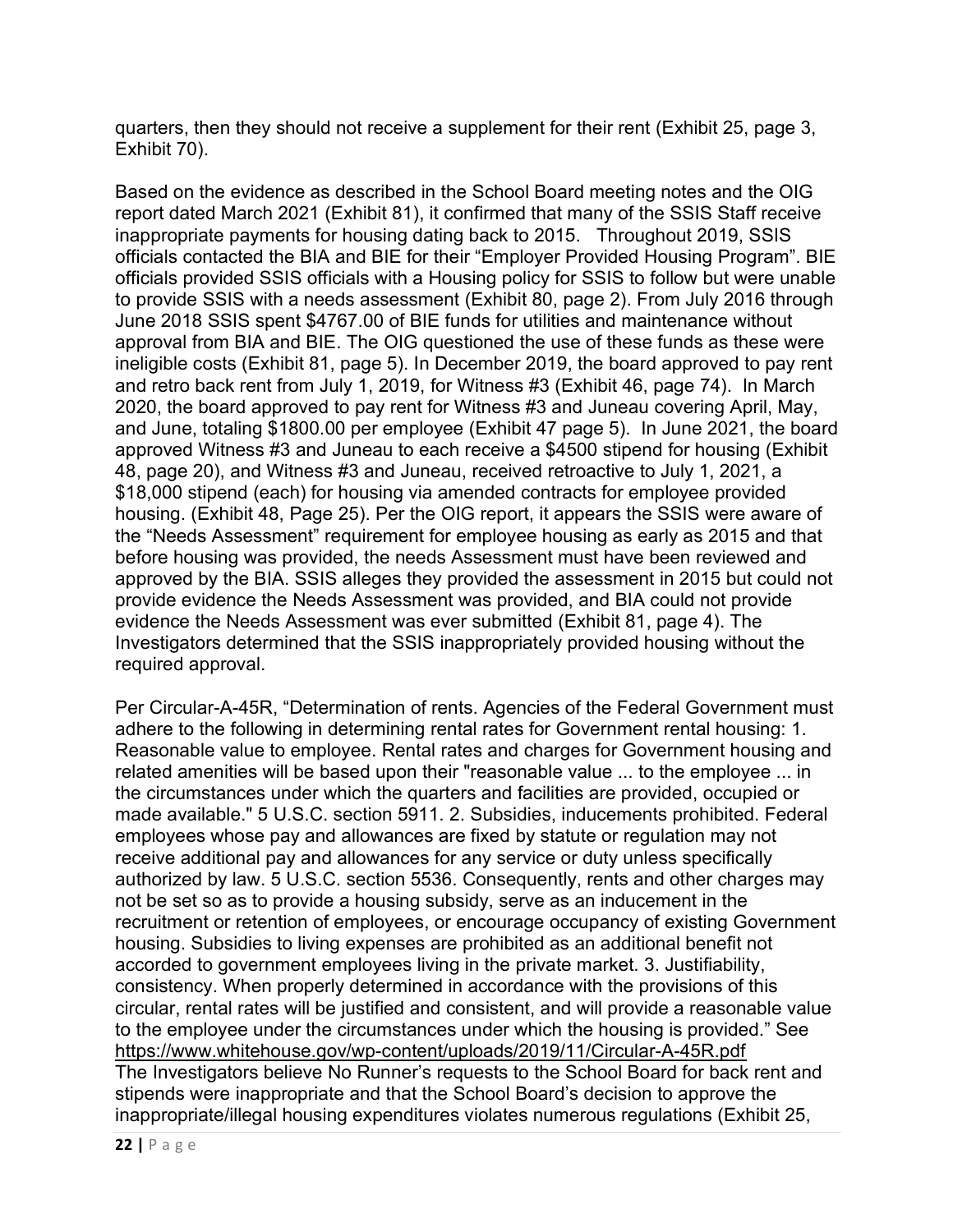page 3, Exhibit 70, and Exhibit 72). Had the School Board exercised due diligence and made the SSIS leadership provide justification and research demonstrating the expenditures were legal, they could have been better informed prior to making these decisions.

Conclusion - The SSIS School Board inappropriately authorized Greg Juneau, Witness #3, and Witness #8 stipends ranging from \$14,400.00 to \$18,000.00 per year using money from Federal government funds. In addition, housing for other employees has been provided, rent free, even though SSIS was aware the Needs Assessment review and approval process was never finalized with the BIA or BIE.

Allegation 12 - Pattee Bement smokes marijuana on SFIS premises and during off-site trips associated with school activities.

Analysis - Frank No Runner testified he smokes marijuana. When asked if he smoked marijuana on the school sponsored trip to New Orleans with Pattee Bement and Witness #1, he responded by saying "I did do personal things on my own personal time after my conference duties were done" (Exhibit 21, Page 12). Witness #1 testified No Runner smoked marijuana in the car while they were in New Orleans and "hot boxed" her in the car (Exhibit 13, page 1). She testified Bement was also smoking marijuana. Witness #6 testified No Runner had lots of parties and many employees would be there drinking, No Runner and Bement's children were there, there was weed in the house and Bement was smoking it. They were talking about how they got the weed from Vegas (Exhibit 23, page 1).

The Investigators believe Bement smokes marijuana in her home located on SSIS leased property and while on school sponsored activities, conferences, etc. Of significance, No Runner and Bement's' children have been present at their home located on SSIS premises when No Runner and Bement have parties that include drinking alcohol and smoking marijuana (Exhibit 23, page 1, Exhibit 11, page 3). Furthermore, their children are SSIS students.

**Conclusion** - Pattee Bement smokes marijuana on SFIS premises and in the presence of students of SSIS children.

Allegation 13 – Frank No Runner, his wife Pattee Bement, and their children are held to a lower standard than other SSIS employees and students as it pertains to attendance.

Analysis – The school employee Handbook (Exhibit 34, page 24-27), although vague, and individual contracts spell out employee time and attendance.

The SY 18-19 attendance records for Bement (Exhibit 37) indicate she was absent 110 days with 24 days including a comment of "insufficient benefit", and she was tardy 37 times.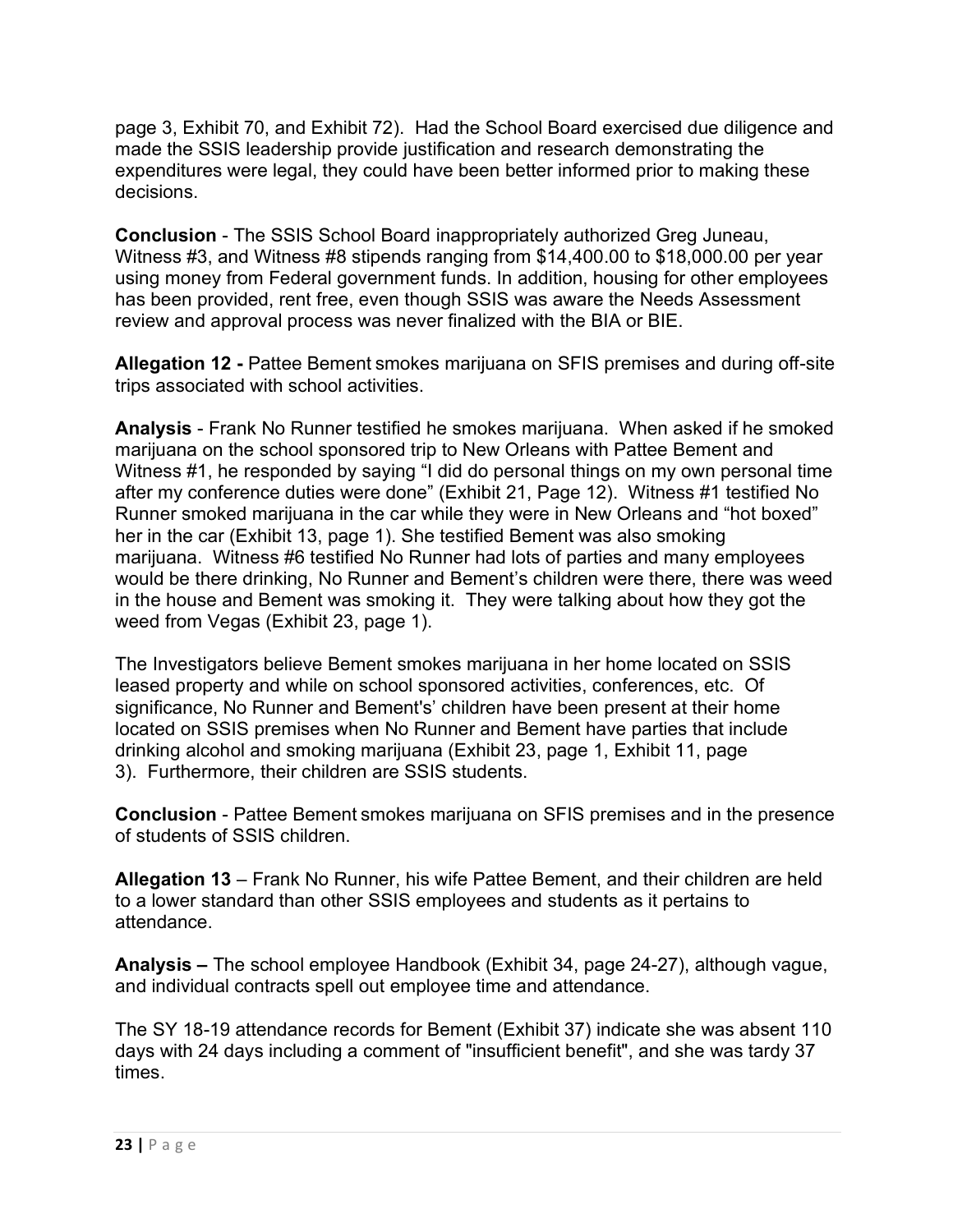The SY 19-20 attendance records for Bement (Exhibit 37) indicate she was absent 66 days with 7 days including a comment of "insufficient benefit", and one note stating 11/12/2019 absence - notes approved by Frank and she was tardy 32 times. Timecard notes also documented 1 missed day of required professional development.

The SY 20-21 attendance records for Bement (Exhibit 37) indicate she was absent 103 days. Did not count Mar-June days marked as Statewide Covid closures and she was tardy 9 times.

Witness #10 testified she trusts Bement reports her time accurately but said she hasn't monitored and can't confirm that her time and attendance is accurate. She said she needs to do a better job and she didn't know what the time and attendance policy is. She said she doesn't know when Bement is there and when she is not. When advised of how much time Bement has missed over the past three years she sounded surprised (Exhibit 20, page 3).

Witness #39 testified that when he brought Bement's poor attendance to No Runner, No Runner informed him he could not fire his wife (Exhibit 18, page 4). Witness #39 stated that employees that have severe attendance issues are typically placed on a plan of improvement, and eventually removed if the attendance issues continue. Witness #39 said he felt as if he took any action against Bement for fear of retaliation by No Runner. Witness #39 also testified Juneau missed a lot of time also, but it usually wasn't counted against him because he was hanging out with No Runner. Witness #10 stated she felt as if she couldn't say anything to No Runner. She further testified that Bement is required to clock in and out but doesn't clock in very often (Exhibit 74, page 2). Witness #39 also testified that on one occasion when Pattee was absent that No Runner specifically told him he was not docking her pay (Exhibit 51, page 7).

No Runner was questioned about his requirement to clock in for work and to clock out from work. No Runner avoided the direct question, but stated he is an exempt full-time employee, and this issue has already been looked at by the Office of Investigator General (OIG). The SSIS policies are vague and do not require anyone to clock in or out (Exhibit 75, page 58). However, it is an unwritten policy that all employees check in and out. Per Witness #2, No Runner does not take time keeping seriously (Exhibit 11, page 4). In fact, No Runner has informed Witness #10 that the School Board authorized him to not clock in and out. However, this cannot be found in the School Board minutes and there is no evidence he is not required to clock in and out (Exhibit 20, page 2). Witness #39 testified that No Runner has always said he would never clock in and out because it's ridiculous (Exhibit 18, page 2).

Mr. No Runner and Ms. Bement's children are excessively absent from school or tardy (Exhibit 33). In fact, the following shows their school attendance records:

#### 2021-2022 school year

4th grader – excused 2, unexcused 35 6 th grader – excused 15, unexcused 27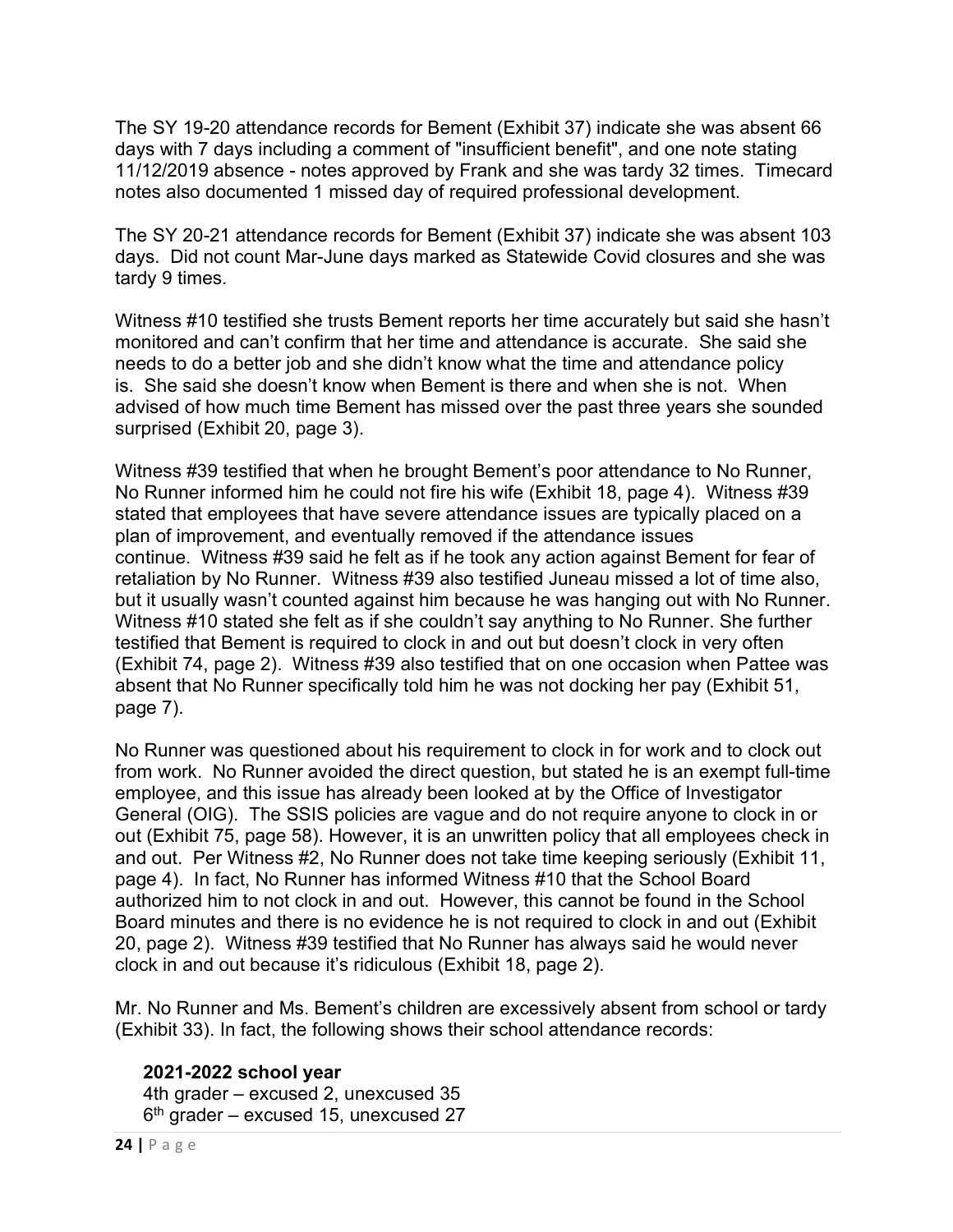#### 2020-2021 school year

3rd grader – excused 3, 65 unexcused 5 th grader – excused 3, unexcused 34

#### 2019-2020 school year

2nd grader – 8 excused and 25 unexcused 4th grader – 31 unexcused

The investigators found based on the documentation we received it appears Bement was absent from work for a total of approximately 279 days and tardy for approximately 78 days over a three-year period (Exhibit 37). The Investigators contend there is no plausible way an average person or supervisor would consider her absenteeism and tardiness acceptable and not excessive. Since she was a teacher or a para, her absences had to have a negative impact on Indian children. Per Witness #39, Bement was not placed on a plan of improvement by her supervisors because of fear of retaliation by No Runner. In fact, No Runner told Witness #39 that he was not going to fire his wife. The Investigators find that No Runner inappropriately influenced Bement's supervisor to not hold her accountable to the same standards as other employees of SSIS. The Investigators also find No Runners and Bement's children were out an excessive amount of time that violates the requirements of the student handbook (Exhibit 33 and Exhibit 34). The preponderance of the evidence revealed that Bement is not held to the same standard as other employees as it pertains to time and attendance and when her poor attendance is brought to No Runners attention, he will not support holding her accountable. In addition, the Investigators found that No Runner and Bement's children are in fact treated differently than other students and are not held to the same standard as required by the student attendance policy. The total absences are egregious and could potentially be considered child abuse per regulation. Of significance, SSIS has a 4-day school week, which when considering the number of absences, is even more alarming.

Conclusion - Frank No Runner's wife Patee Bement is held to a lower standard than other SSIS employees as it pertains to employee attendance as No Runner would not let her previous supervisor hold her accountable or address her attendance issues. No Runner is not held to the same standard as all other employees of the school as he does not clock in and out. In addition, No Runner and Bement's children are also held to a lower standard as they are not required to comply with the student handbook pertaining to student attendance requirements.

Allegation 14 - Employees requiring state certification are not dismissed when the certification expires.

Analysis – All educators are required to maintain state certification appropriate to their assigned positions (Exhibit 54, page 29, Exhibit 77, page 1-2). The School Board may terminate professional staff contracts for failure to obtain and maintain the appropriate certification for the assigned position (Exhibit 43, page 1).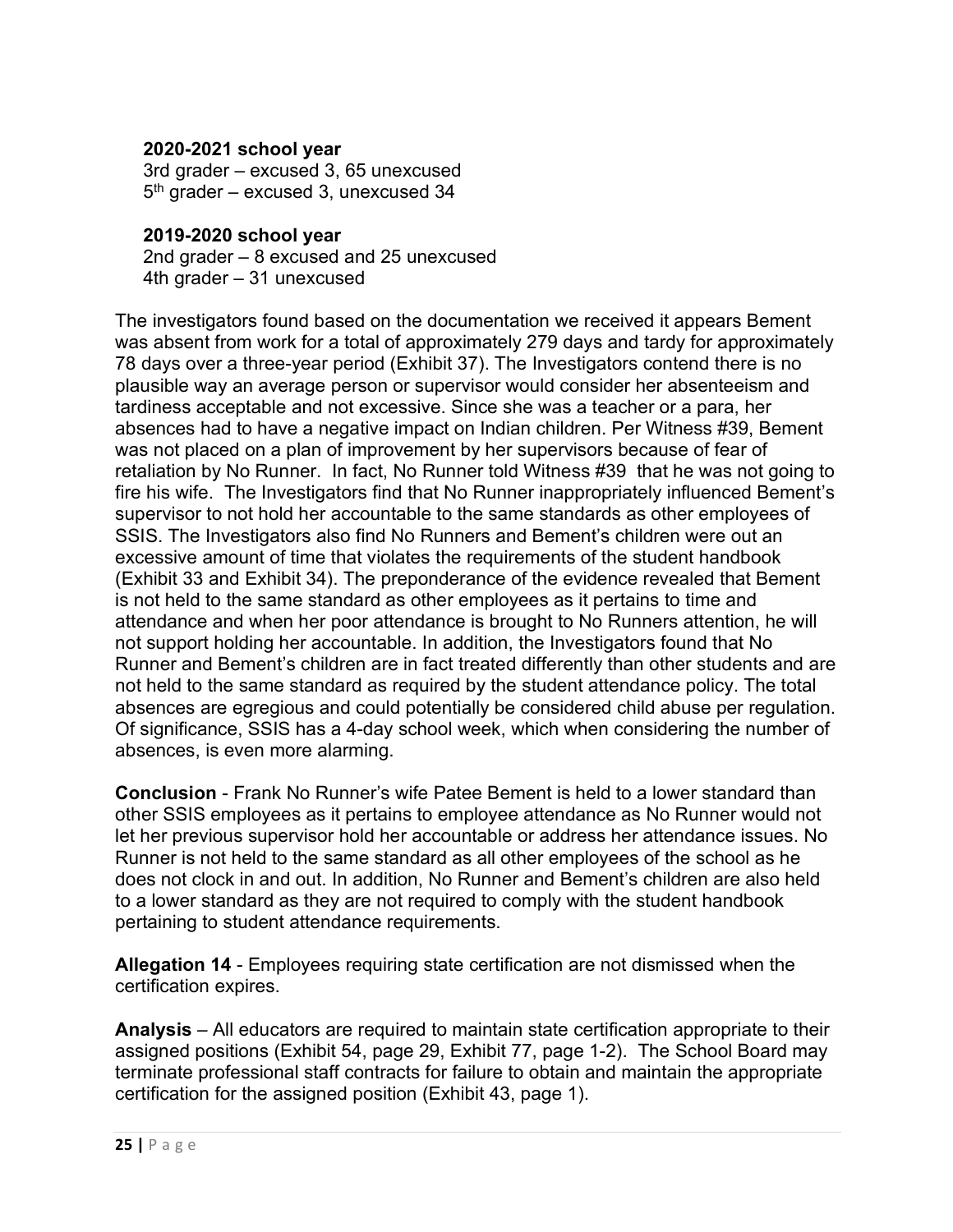Greg Juneau has not been certified since December 14, 2020 (Exhibit 65, page 1) and does not have a current valid license yet has been authorized to perform his job duties. Juneau did not submit an application for re-certification until September 3, 2021, and the state of Wyoming Professional Teaching Standards Board (PTSB) reported Juneau has been very difficult to work with and non-responsive (Exhibit 67, page 1). His application was cancelled by PTSB on December 21, 2021, for failure to submit fingerprints (Exhibit 67, page 1). His application was re-opened January 1, 2022, after fingerprints were received, however PTSB reports they are still pending his required personal statement (Exhibit 67, page 1). PTSB has contacted Juneau multiple times for his statement and if not received by May 4<sup>th</sup>, 2022, his application will be cancelled and will not be re-opened again (Exhibit 67, page 1).

In addition, Frank No Runner's certification expired February 15, 2022. In October 2021, he submitted an Add Endorsement application (Exhibit 67, page 2). At that time, PTSB contacted No Runner to ask him about submitting a reinstatement application (Exhibit 67, page 2). Since PTSB did not hear back from No Runner, they only proceeded with the Add Endorsement (Exhibit 67, page 2). For reinstatement, No Runner will need to submit a reinstatement application, fingerprint cards, a fee of \$300, and official transcripts, or provide certificates of completion for professional development that he's completed to show he has the 5 credits necessary for renewal (Exhibit 67, page 2). No Runner has not submitted a reinstatement application (Exhibit 67, page 2).

Other employees of SSIS are not certified but no action has been taken by SSIS leadership to terminate their employment. A listing of K-8 and High School Teacher Certifications for SY-21-22 lists Witness #34, Witness #35, Witness #36, Witness #37, and Witness #16 do not meet state certification requirements. These documents were certified by Principal Greg Juneau and Principal Matthew Mortimore demonstrating SSIS awareness of the issue (Exhibit 65 and 66).

The state of Wyoming was provided a verification of certification report on January 18, 2022, attesting to employment certification and showing those individuals who are not currently certified.

The Investigators contend the individuals cited in this analysis are required by regulation to maintain the certification as a condition of employment. As such without the certification, these individuals must not be authorized to function in the roles for which they were hired. In addition, they should be required to pay back any funds earned for the period which they were not certified.

Conclusion - Employees requiring state certification are not dismissed/terminated when the certification expires.

#### Recommendations:

Recommendation 1 – The BIE Investigators recommend the Business Council(s) retrocede the SSIS back to BIE. This recommendation is based on all the conclusions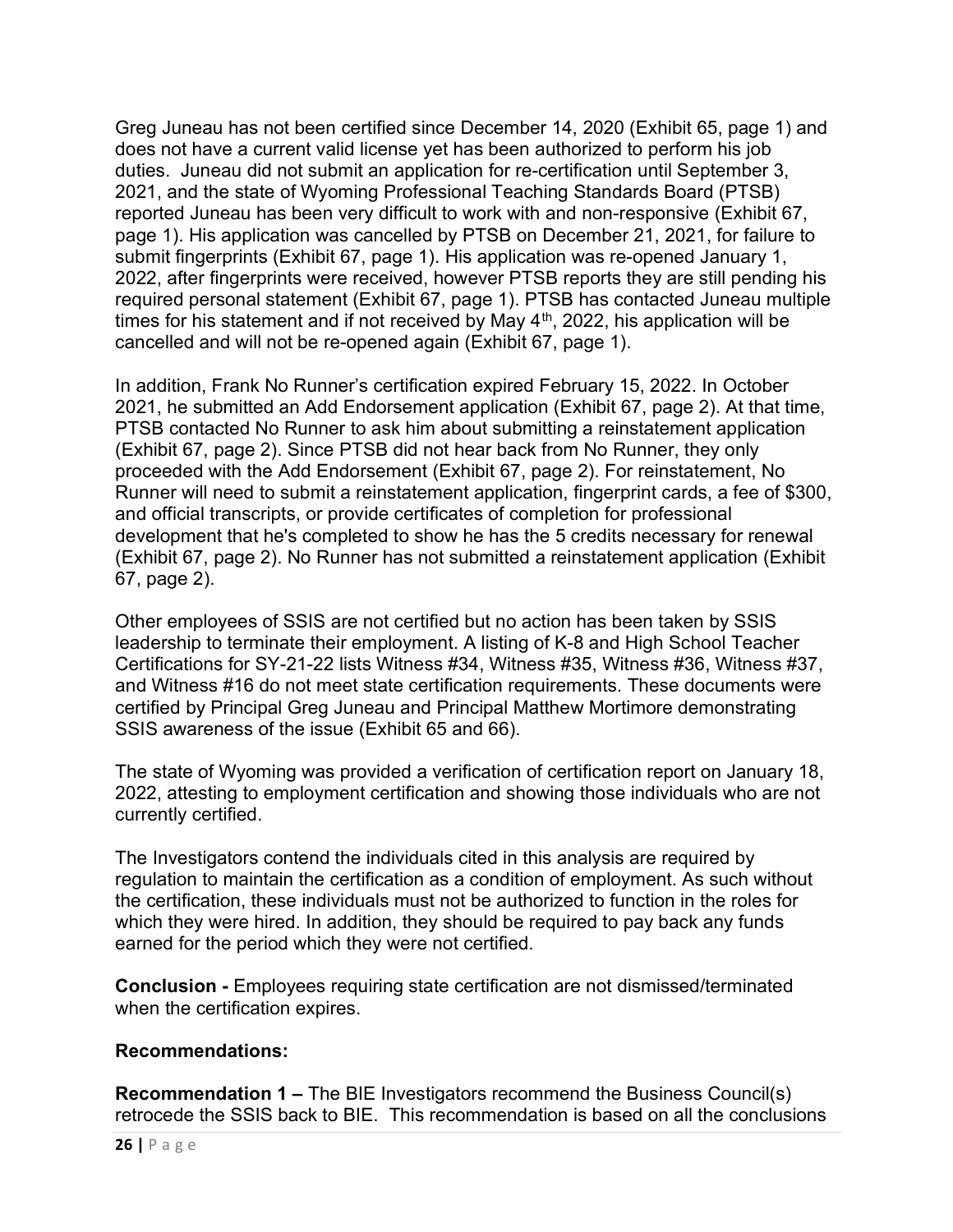stated above in the administrative investigation report which identifies so many issues with SSIS leadership and the SSIS School Board that it is improbable that the necessary changes will be made without BIE oversight. At such time the Council(s) determine appropriate improvements have been made, they can request to reassume SSIS control.

Recommendation 2 – The Investigators recommend that at a minimum all SSIS leadership including Frank No Runner, Greg Juneau, Matthew Mortimore and Pattee Bement be removed, and others assessed for removal based on information contained in this report.

Recommendation 3 – The Investigators recommend the School Board be removed from their roles due to their complicit participation in approving inappropriate and potentially illegal expenditures and dereliction of duty.

Recommendation 4 – The Investigators believe the Business Council should make it a point to be more involved with the SSIS and provide oversight of the School Board and have access to School Board minutes and agendas.

Recommendation 5 - The Investigators recommend all persons involved in SSIS leadership and with the SSIS School Board be required to become thoroughly familiar with all school policies and pertinent tribal, state and federal regulations.

Recommendation 6 – The Investigators recommend all requests for the expenditure of funds by SSIS leadership be supported by regulations to validate the expenditure of funds are legal and in accordance with regulation and provided to the School Board so they can make well informed decisions.

Recommendation 7 – The Investigators recommend it be a policy of SSIS that when an employee or administrator allows their state licensure to expire that the employee or administrator be immediately terminated for failure to meet a condition of employment and not paid for any services rendered from the date the license expired.

Recommendation 8 – The Investigators recommend that anyone who misuses the School credit card be provided a written warning on the first offense, be disciplined on the second offense and terminated on the third offense.

Recommendation 9 – The Investigators recommend a well written employee and student time and attendance policy be established that discusses the consequences for being absent without leave or for repeat unexcused absences/excessive absences, etc. The current policy is subjective and doesn't explain what excessive or abuse means.

Recommendation 10 – The Investigators recommend a process for elevating serious issues involving the superintendent and or School Board regarding allegations of fraud, waste, abuse, or mismanagement, without fear of retaliation.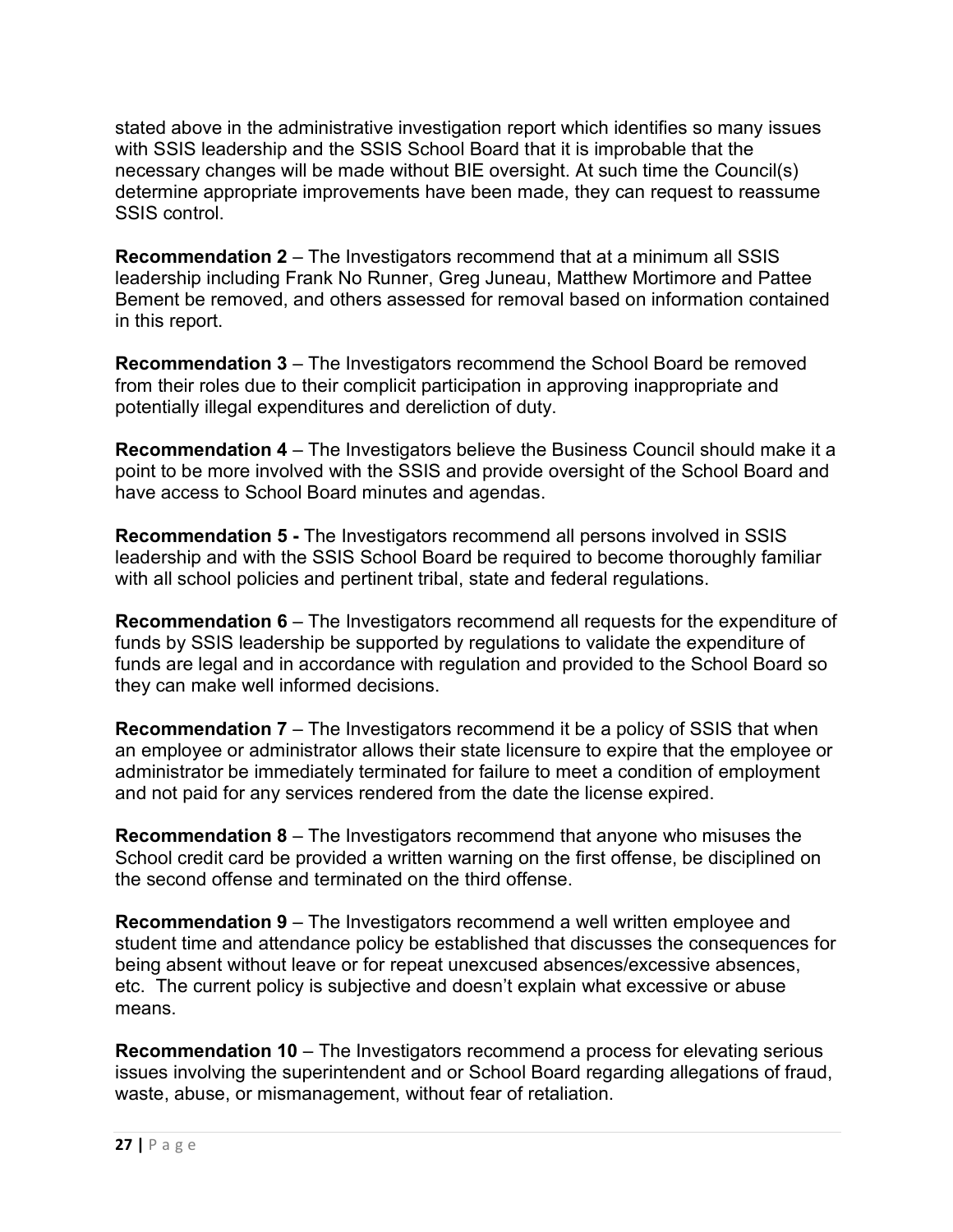Sara Shoemate Cameron **Jennifer Bauer** Jennifer Bauer BIE Personnel Security Specialist **BIE Personnel Security Specialist** Administrative Investigation Board (AIB) Member AIB Team Member

Francine Jarmillo James L. Bartlett BIE Employee/Labor Relations Specialist BIE Personnel Security Officer AIB Member **AIB Chair** 

## Exhibit List:

Testimony of Witness #21, Concerned Parent of SSIS children (Exhibit 4) Testimony of Witness #13 (Exhibit 5) Testimony of Witness #29, Concerned Parent of SSIS children (Exhibit 6) Testimony of Witness #23, (Exhibit 7) Testimony of Witness #4, former student of SSIS, and later paramour of Frank No Runner (Exhibit 8) Testimony of Witness #22, Concerned parent of SSIS children (Exhibit 9) Testimony of Witness #30 (Exhibit 10) Testimony of Witness #2 (Exhibit 11) Testimony of Witness #8 (Exhibit 12) Testimony of Witness #1 (Exhibit 13) Testimony of Witness #9 (Exhibit 14) Testimony of Witness #16 (Exhibit 15) Testimony of Witness #7 (Exhibit 16) Testimony of Witness #25 (Exhibit 17) Testimony of Witness #39 (Exhibit 18) Testimony of Witness #11 (Exhibit 19) Testimony of Witness #10 (Exhibit 20) Testimony of Frank No Runner – Superintendent, SSIS (Exhibit 21) Testimony of Greg Juneau – SSIS Elementary School Principal, (Exhibit 22) Testimony of Witness #6 (Exhibit 23) Testimony of Witness #33 (Exhibit 24) Testimony of Witness #24 (Exhibit 25) Letter/Statement from Witness #38 (Exhibit 26) Testimony of Witness #14 (Exhibit 27) Testimony of Witness #15 (Exhibit 28) Current contract for Frank No Runner – (Exhibit 29) Current Contract for Greg Juneau – (Exhibit 30) SSIS SY19-20 Position Org Chart (Exhibit 31) Reserved, Placeholder (Exhibit 32) School Time and Attendance for No Runner Children (Exhibit 33) SSIS Student Handbook (Exhibit 34) Wyoming State Law regarding student truancy – (Exhibit 35)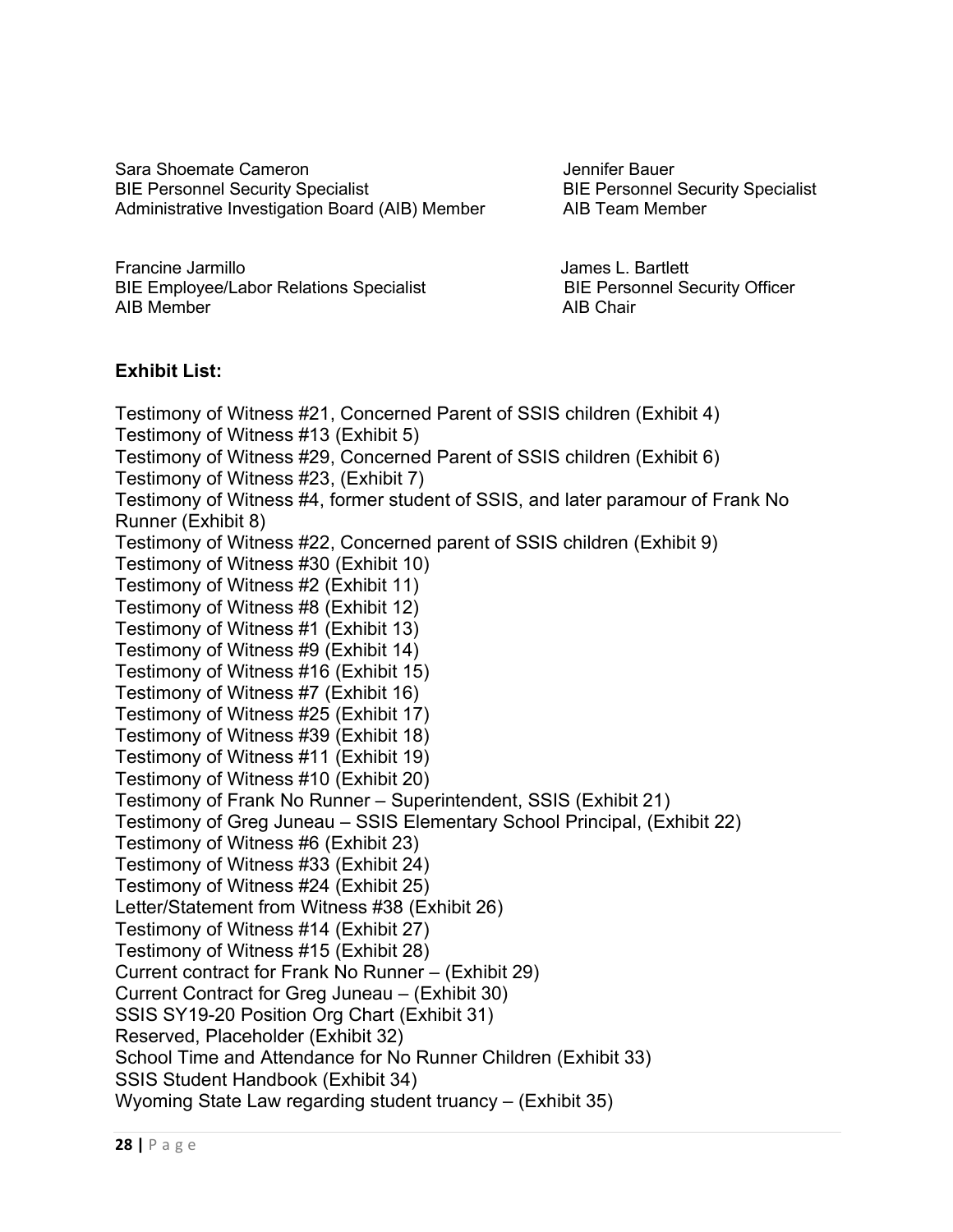Employee Time and Attendance Policy – (Exhibit 36) Pattee Bement Time-Cards (Exhibit 37) Pattee Bement Facebook exchange with Witness #4 (Exhibit 38) Power Point (Exhibit 39) Witness #8 email statement (Exhibit 40) Witness #9 email (Exhibit 41) Frank No Runner email (Exhibit 42) Policy GCB Contracts and Professional Comprehension plan (Exhibit 43) Restraining Order by Witness #4 against Pattee Bement (Exhibit 44) SSIS 2018 School Board Minutes (Exhibit 45) SSIS 2019 School Board Minutes (Exhibit 46) SSIS 2020 School Board Minutes (Exhibit 47) SSIS 2021 School Board Minutes (Exhibit 48) SSIS 2022 School Board Minutes (Exhibit 49) Witness #15 Email (Exhibit 50) Administrator Issues Document (Exhibit 51) Email from Witness #39 (Exhibit 52) Witness #1 Resignation Letter (Exhibit 53) Educational Code of the Northern Arapaho Tribe (Exhibit 54) HotBox Meaning "Your Dictionary" (Exhibit 55) Email from Witness #35 (Exhibit 56) Email from Witness #39 (Exhibit 57) Email from Frank No Runner – Clocking In/Out (Exhibit 58) Email from Witness #23 (Exhibit 59) Email from Witness #10 (Exhibit 60) Email from Witness #27 (Exhibit 61) Tribal Education Code, 8 N.A.C. 101 et seq. (Exhibit 62) Frank No Runner's Credit Card Spreadsheet (SY19-20) from Witness #10 (Exhibit 63) Frank No Runner's Credit Card Spreadsheet from Witness #9 (Exhibit 64) K-8 Teacher Certification Document SY-21-22 (Exhibit 65) High School Teacher Certification Document SY-21-22 (Exhibit 66) Email from State of Wyoming PTSB RE GJ and FNR (Exhibit 67) St. Stephens Housing Policy (Exhibit 68) School Board Agenda 8/17/2021 (Exhibit 69) OMB Circular A-45- revised – Rental and Construction of Government Housing - (Exhibit 70) School Board Meeting Minutes from February 24, 2015 (Exhibit 71) Email from Witness #24 (Exhibit 72) Housing Issues document (Exhibit 73) Email from Witness #10 (Exhibit 74) SSIS Board Policies, Section G: Personnel (Exhibit 75) Email from Witness #2 (Exhibit 76) Email from Beth Lougee about Wyoming statutes (Exhibit 77) Pictures of Houses leased by SSIS (Exhibit 78) Frank No Runner response statement (Exhibit 79) SSIS OIG Report Discussion re Housing (Exhibit 80)